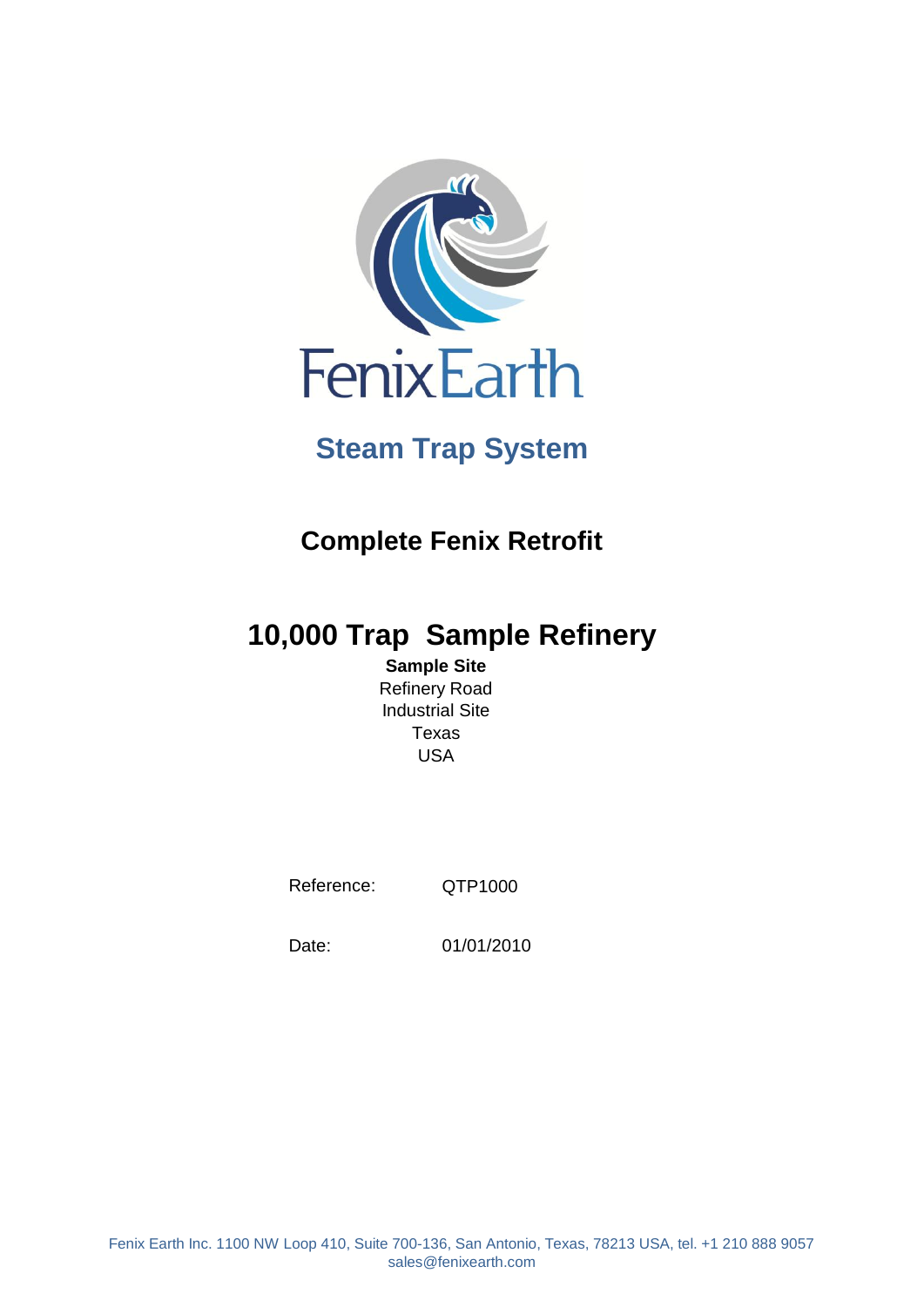

Fenix Earth Inc. 1100 NW Loop 410, San Antonio Texas, 78213 USA tel +1 210 888 9057 [sales@fenixearth.com](mailto:sales@fenixearth.com)

# **Notes**

1. The following proposal provides an example for a hypothetical medium sized refinery with 10,000 steam traps. The breakdown of the type and size of the existing mechanical traps and their typical operating condition is based on numerous surveys of refineries and similar types of process plant.

2. The objective of this study is to provide a rough guide as to the expected benefits that could be achieved from a complete conversion from traditional mechanical traps to Fenix hydrodynamic traps (fixed nozzle traps). The study also provides an example of how Fenix Eearth present the data that would be obtained from a steam system survey.

3. We have made the assumption that all of the live steam that passes through the failed mechanical traps on the 200 psi and 600 psi system is feeding into the 50 psi system and therefore this steam is not lost. In reality the chances are that many of the medium pressure and high pressure traps will vent steam to atmosphere in which case the savings will be greater than shown and the payback much shorter.

4. The main objective of this study is to show the comparative value of the Fenix traps compared with the option of continuing with traditional mechanical traps. The calculated installed cost of the Fenix system is \$9.7m USD compared with an estimated cost of \$4.4m for the mechanical traps. We have assumed that new mechanical traps will save the same as Fenix traps where as in reality the Fenix traps will save steam even against new mechanical traps. We have also taken the average life of a mechanical trap to be 5 years whereas the life for a trap in good working order is usually much shorter. Despite being conservative with our figures the calculations show that the Fenix system is more than 5 times better value for money compared with traditional mechanical traps.

5. In our experience the true value of the hydrodynamic steam trap is not so much the energy savings or even the maintenance savings but is the increased reliability and operational performance of the process plant. There is very little data available on large scale installations to demonstrate the process problems caused by mechanical trap problems. However one refinery in the USA quoted an annual equipment failure downtime loss figure of \$32m. Of this \$20m was associated with trap related problems.

In addition to increasing the reliability of the process plant the Fenix traps can improve the stability of the process control system and there is often an increase in the production output. Our experience is that production increases of around 10% are not uncommon.

The combination of increased plant reliability and improved process performance is by far the greatest benefit of the Fenix traps. However the excellent savings in energy costs and maintenance costs more than justify the installation of the traps alone.

6. The FENIX traps come with a 15 year guarantee for the nozzle and the body of the trap (excludes filters, gaskets and anciallaries depending upon model). The guarantee effectively states that the traps will be working as well after 15 years as the day they were installed. Only periodic cleaning of the traps is required and this will be minimal, no more overhauls and large replacement programs.

7. Once all the existing traps have been replaced with the Fenix traps it will not be necessary to purchase other traps in future.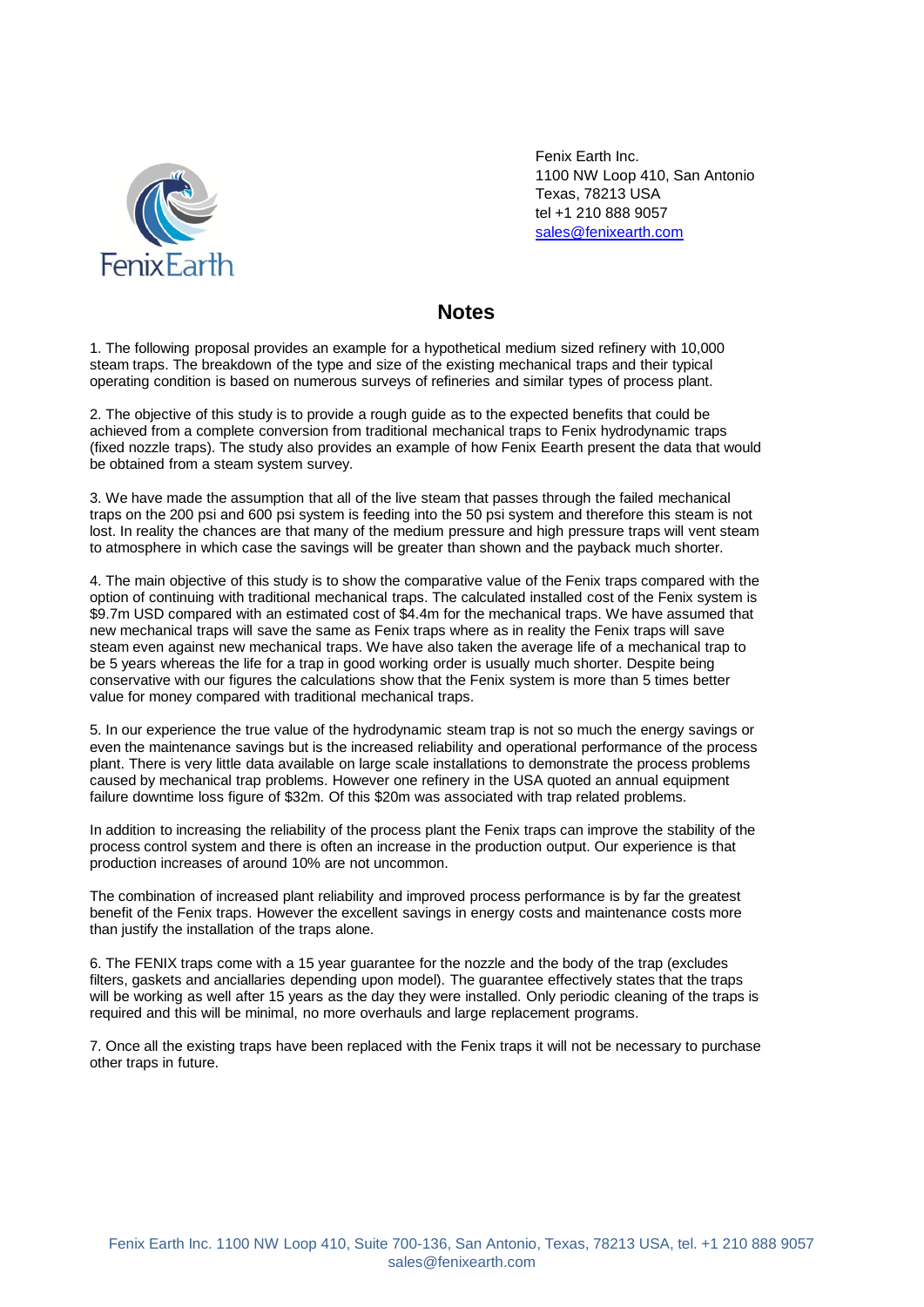

10,000 Trap Sample Refinery Refinery Road Industrial Site Texas USA

# **Analysis of Existing System and FENIX System**

#### **Introduction**

The following analysis is intended to provide a more detailed explanation of the benefits of the proposed new system. Historically steam traps have been considered as an item, this is because they are constantly failing and needing replacing. The purchase of a shell and tube heat exchanger is considered as a project because it is expected to be operating for many years, even if it requires occasional cleaning. The FENIX steam trap system can be considered in the same manner. The benefits from the FENIX system are made obvious when complete plants or areas of plants are converted as a project. The following report provides an analysis of the benefits of converting your plant to the FENIX system.

#### **1. Existing System**

#### **1.1 Results of Survey**



**Surveyed Traps**

From the full survey made 2% were not working at the time of the survey but will operate at some time. 0% were not checked usually because access was difficult. 0% are non existing, this means that traps are needed for certain locations but they are not currently installed.

Of the total traps considered in this report only 65% can be considered satisfactory. 4% are failed open which means they are blowing steam straight through, 15% are failed closed passing no condensate, 12% are rapidly cycling which means they are not completely failed open but are partially failed and still passing live steam, 2% are flooded which means they are not passing sufficient condensate and the condensate is backing up in the system, maybe due to the trap being too small or needing maintenance.

#### **1.2 Steam losses**

We determine that the steam losses through the traps based on calculations provided by a leading mechanical trap supplier. The only difference is that we assume a small loss even through traps considered to be working satisfactorily. This assumption is based on proven trials of losses through mechanical traps and our own experiences. We consider the values used for the these losses to be conservative.

The steam loss for each trap is based upon the size of trap (giving an approximation of the orifice size), the pressure differential across the trap, the condition of the trap and the trap operating hours. There is no 100% accurate system for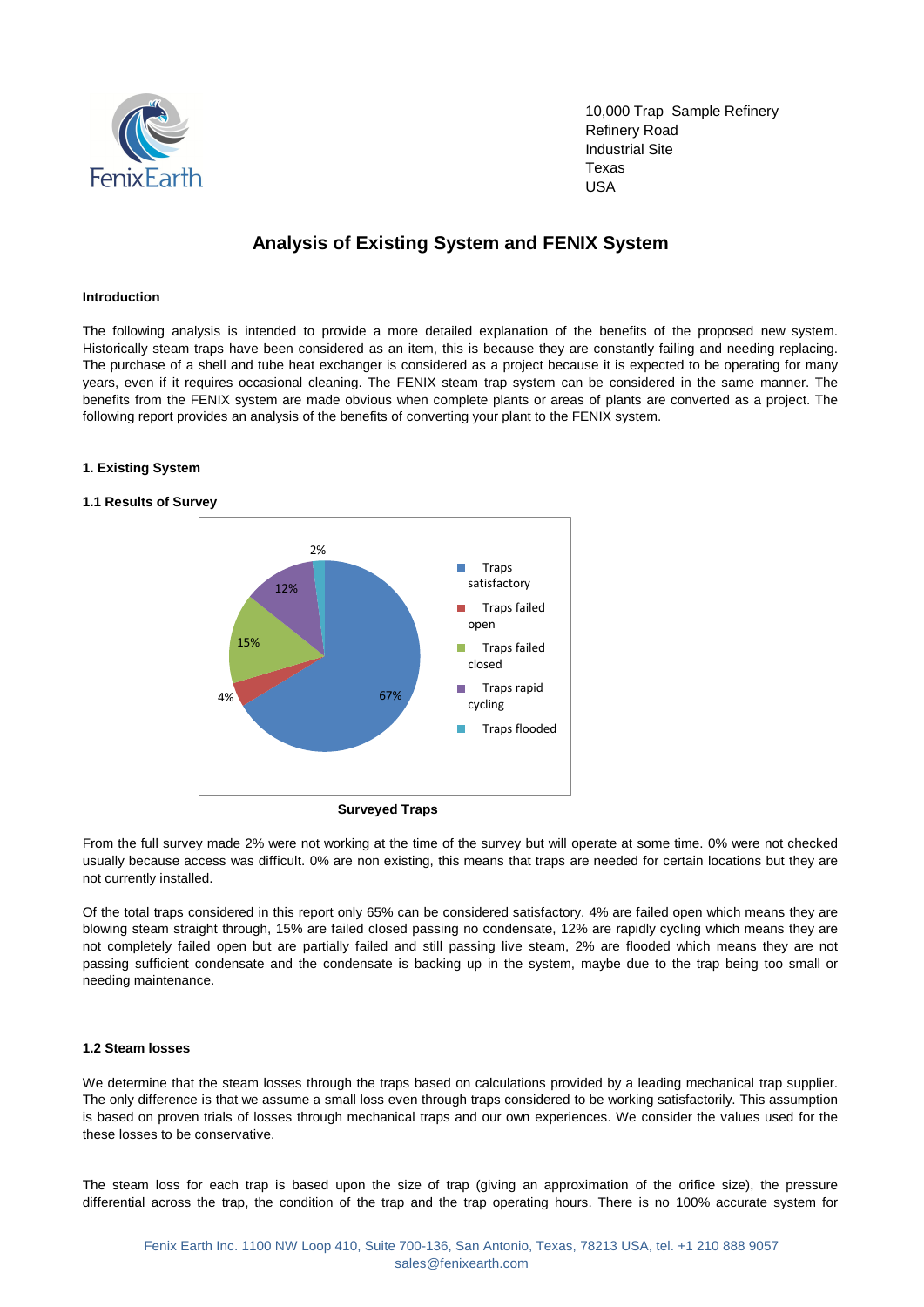assessing the condition and steam losses through mechanical traps however when averaged over a sufficient large sample the calculated steam losses we obtain provide a reasonably accurate correlation with actual steam losses. If anything the calculated losses are conservative in comparison with obtained values.

Calculated steam losses through existing mechanical traps 123309 tonnes/year Cost of steam  $$25$  per tonne Cost of steam losses through mechanical traps \$3,082,723 USD\$ per year

#### **1.3 Maintenance Costs**

The benefits of the FENIX traps in comparison with traditional mechanical traps are enormous. It is very difficult to accurately calculate a financial saving related to the maintenance, mainly because there is very little data available on the maintenance costs of mechanical traps. We have attempted to calculate the cost of maintaining mechanical traps by using the estimated life of traps, cost of replacement/repairs and the time and man-hour rates.

However in reality the maintenance benefits of FENIX traps compared to mechanical traps are much higher than shown here. This is because it is difficult to put the true impact of trap maintenance into a formula. The mechanical traps require a large inventory of spares, which requires personnel time for requisitions, ordering and stock management. To change a trap requires complex testing, organisation of labour to make the repairs or replacements, a plant shut, and a considerable amount of bureaucratic procedures. It is not surprising that trap maintenance is at the bottom of the priority list and why they are often found in such poor state of repair.

The following provides a break down of the estimated maintenance costs for a mechanical traps included in this report:

Calculations are made based on an man hour rate of **\$50.00 USD\$** per hour Survey man-hours is a set of the set of the set of the set of the set of the set of the set of the set of the set of the set of the set of the set of the set of the set of the set of the set of the set of the set of the se Direct maintenance man-hours **6754.5** hours 6754.5 hours Man-hour cost **\$388,724 USD\$** \$388,724 USD\$ Replacement/repair cost:  $$1,464,994$  USD\$ Total estimated maintenance cost: **\$1,853,718** USD\$ per year

#### **2. Physical Benefits of FENIX System**

#### **2.1 Steam Savings**

The principal of the orifice/venturi design is that the condensate itself forms a seal to prevent the steam from escaping. Assuming that the orifice are correctly sized then only condensate will pass through the trap and no live steam. We can therefore save all of the live steam that is currently being loosed through the mechanical traps i.e. USD\$3082723

By saving steam there will be further advantages than just the straight cost per tonne of steam. There will be a reduction in the amount of make up condensate, less erosion of pipework, etc. but these are difficult to calculate a financial value for.

#### **2.2 Maintenance Savings**

Since we have eliminated the live steam loss through the FENIX traps there will only be condensate passing through the nozzle of the trap in which case, being stainless steel, the erosion can be considered neglectable. Therefore once the correctly sized FENIX trap is installed it can be considered a permanent installation. The only maintenance required will be the occasional cleaning of the trap strainer, which is the same as for mechanical traps, and even less occasional cleaning of the trap nozzle.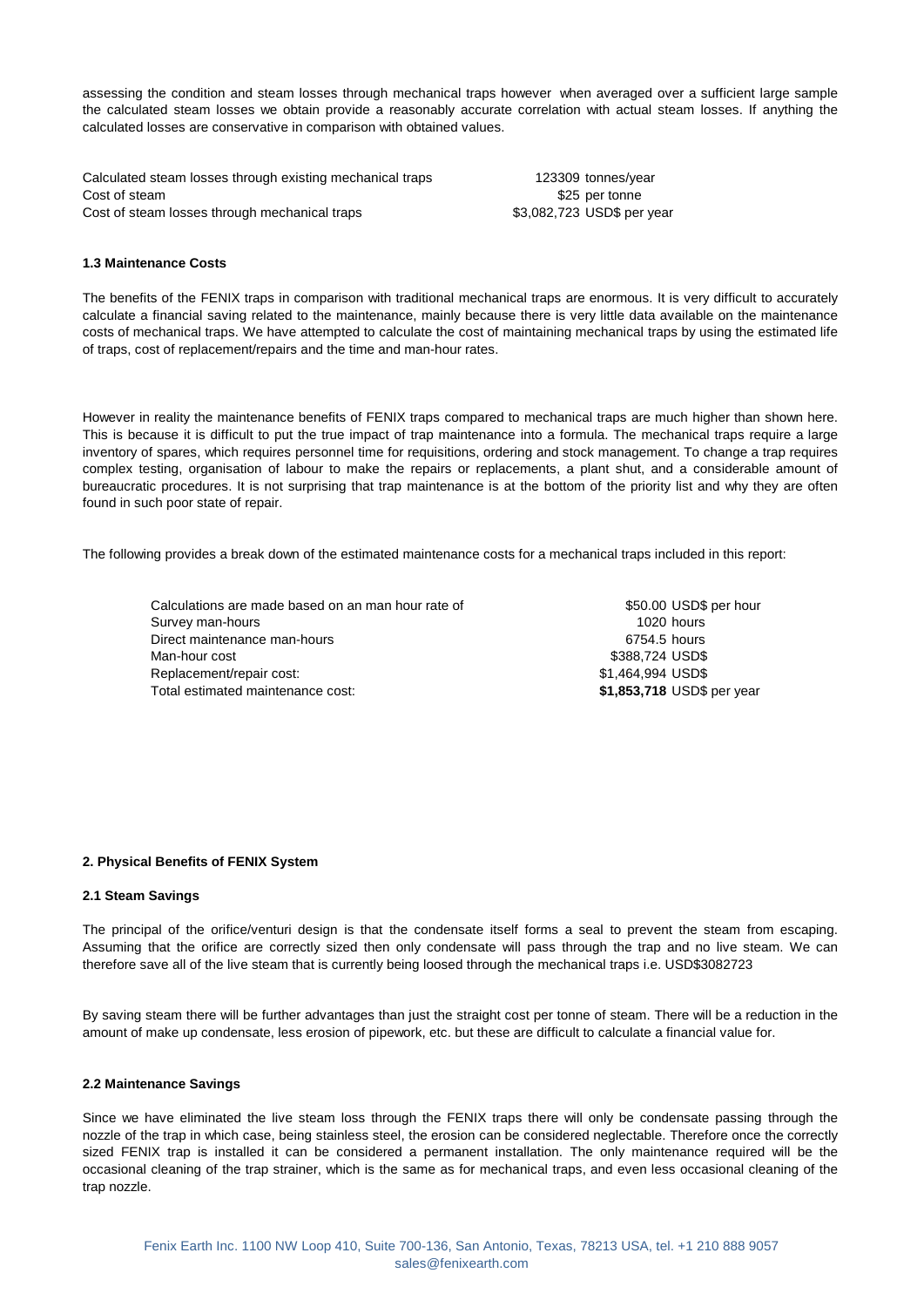The table below reflects the maintenance costs associated with a FENIX trap system:

| Calculations are made based on an man hour rate of | \$50.00 USD\$ per hour |
|----------------------------------------------------|------------------------|
| Survey man-hours                                   | 140.04 hours           |
| Direct maintenance man-hours                       | 40.3 hours             |
| Man-hour cost                                      | \$9.015 USD\$          |
| Replacement/repair cost:                           | \$0 USD\$              |
| Total estimated maintenance cost:                  | \$9,015 USD\$ per year |

When compared with the cost for maintaining mechanical traps the saving will be USD\$1844703 per year

#### **2.3 Process Performance and Reliability**

The improved performance and reliability of the process is the single most important benefit of the FENIX trap system. The flow through mechanical traps is intermittent, the flow through FENIX traps is continuous. The fact that the FENIX traps discharge the condensate at the same rate the condensate forms means that flow characteristics are greatly improved. A great deal of time and money is spent looking at control systems and valve actions but when there is a crude device, similar to the internals of a toilet, controlling the outlet flow, there is little chance of obtaining good process control.

With the FENIX traps the flow is stable and continuous and this can have a huge impact both on the overall heat transfer and the stability of the process. It is possible to achieve production increases around 10% and at the same time an improvement in the process control stability. Neither of these parameters are easily to calculate or convert into a financial benefit but the benefits are real and can have an enormous positive impact.

The other major benefit to the process is the improved reliability of the plant. Mechanical traps are just another problem in the system and can cause a shut down or at least divert valuable resources from other priority work. Eliminating a possible failure from the process has immense benefits and is probably the single most discussed benefit of the FENIX traps with the end users.

#### **2.4 Environment Benefits**

Aside from the financial benefits associated with steam savings there are also environmental benefits. Saving a tonne of steam will save CO2 as well as SOx and NOx. Irrespective of the financial implications all major manufacturers are under pressure to demonstrate their 'Green' credentials. The FENIX system is permanent so the savings in CO2, as well as SOx and NOx are also permanent.

| Based on the above steam saving of        | 123309 tonnes/year |
|-------------------------------------------|--------------------|
| Assuming a steam generation efficiency of | 80.0%              |
| We get a CO2 savings of                   | 173560 tonnes/year |

#### **3 Financial Benefits of FENIX System**

#### **3.1 Installation Cost**

Before we are able to assess the financial benefits of the project we have to allow for the installation cost. The FENIX product range is designed in such a way as to minimize the man-hours and skill level required to install them. However we still need to take account of the costs when assessing the viability of the proposal.

| Estimated cost of installation of FENIX system | \$789,025 USD\$   |
|------------------------------------------------|-------------------|
| 3.2 Simple payback                             |                   |
| Purchase cost of Fenix traps                   | \$8,901,050 USD\$ |
| Estimated installation cost                    | \$789,025 USD\$   |
| Total project cost                             | \$9,690,075 USD\$ |
| Annual energy savings                          | \$3,082,723 USD\$ |
| Annual maintenance savings                     | \$1,844,703 USD\$ |
| Total savings                                  | \$4,927,426 USD\$ |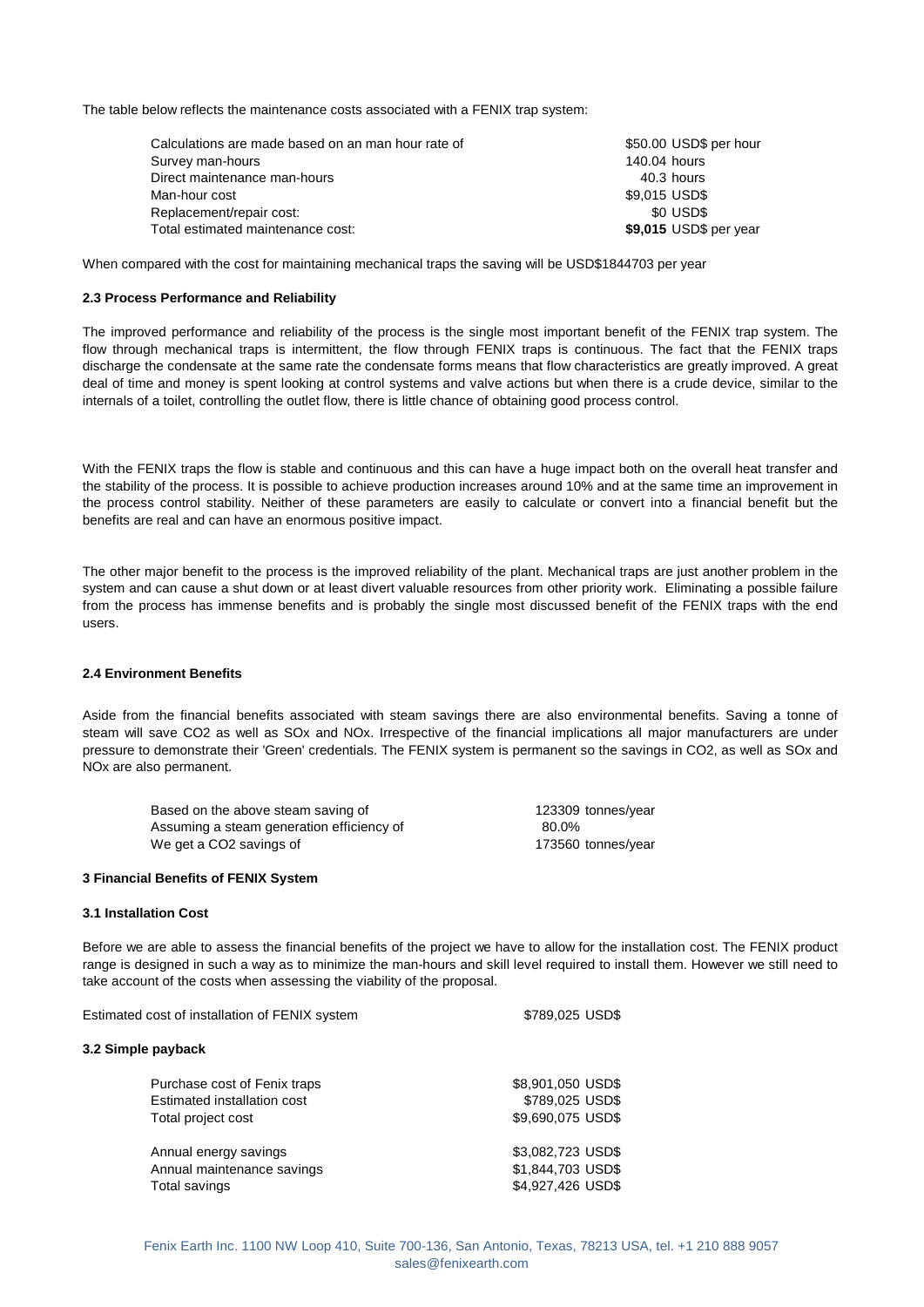**3.3 Life Cycle Costs**

23.6 months

The simple payback is a very crude method for assessing the true value of a project. A mechanical trap will no doubt provide a shorter payback than a FENIX trap. The problem is that the typical life of the mechanical trap is only around 2 years which is not much beyond the period of the payback. The concept with the FENIX traps is they are effectively a permanent installation and will no doubt last as long as the associated pipework and equipment.

Mechanical traps are similar to tyres on a car, necessary but we accept they are going to wear out. With the FENIX traps the 10 year life cycle benefits are much more important than the simple payback.

Total 10 year life cycle savings compared with existing mechanical traps: USD\$ 39,584,190

Another way to look at the life cycle savings is that staying with the exising mechanical trap system will cost the company an extra USD\$39584190 over the 10 year period compared to making the investment in the FENIX system.

#### **3.4 Net Present Value (NPV)**

The Net Present Value is a more complex accounting system for assessing the true value of a project when compared with other possible options relates future revenues against capital invested. The NPV analysis is used by accountants in making decisions as to which project to invest in but we are also able to use the method to compare the decision to invest in the FENIX system or remain using mechanical steam traps.

To calculate the NPV for both the FENIX system and the existing mechanical trap system the following data is used which is common to both:

| Annual depreciation of product | <b>20%</b> |
|--------------------------------|------------|
| Capital Cost                   | 12%        |
| Corporate tax rate             | 28%        |
| Inflation                      | 3%         |

Then there are the factors that are dependent upon the system selection

|                        | <b>FENIX Traps</b> | <b>Mechanical Traps</b> |          |
|------------------------|--------------------|-------------------------|----------|
| Expected life of traps | 20                 |                         | vears    |
| <b>Fuel savings</b>    | \$3.082.723        | \$3,082,723             | ber vear |
| Maintenance Savings    | \$1,844,703        | \$0                     | per vear |

We have given the biased the figures in favour of mechanical traps since most operators would consider a typical life of a steam trap to be around 2 years. We have also assumed that if all the existing mechanical traps were replaced with new ones then the steam savings would be the same as for FENIX steam traps. In reality even if we compared FENIX traps with out of the box new mechanical traps there would still be a steam saving with FENIX traps.

The maintenance savings are compared with the existing mechanical traps and again favour the mechanical traps. As discussed above the real costs associated with running mechanical traps are much higher than the calculations predict.

So in all the following results are on the conservative side when comparing a mechanical trap system with a FENIX trap system.

|                                | <b>FENIX Traps</b> | <b>Mechanical Traps</b> |
|--------------------------------|--------------------|-------------------------|
| NPV of systems                 | \$26,401,944       | \$4.842,328             |
| Relative value of FENIX system | 5.45               |                         |

Therefore based on the above analysis the FENIX system is worth 5.45 more than the existing system.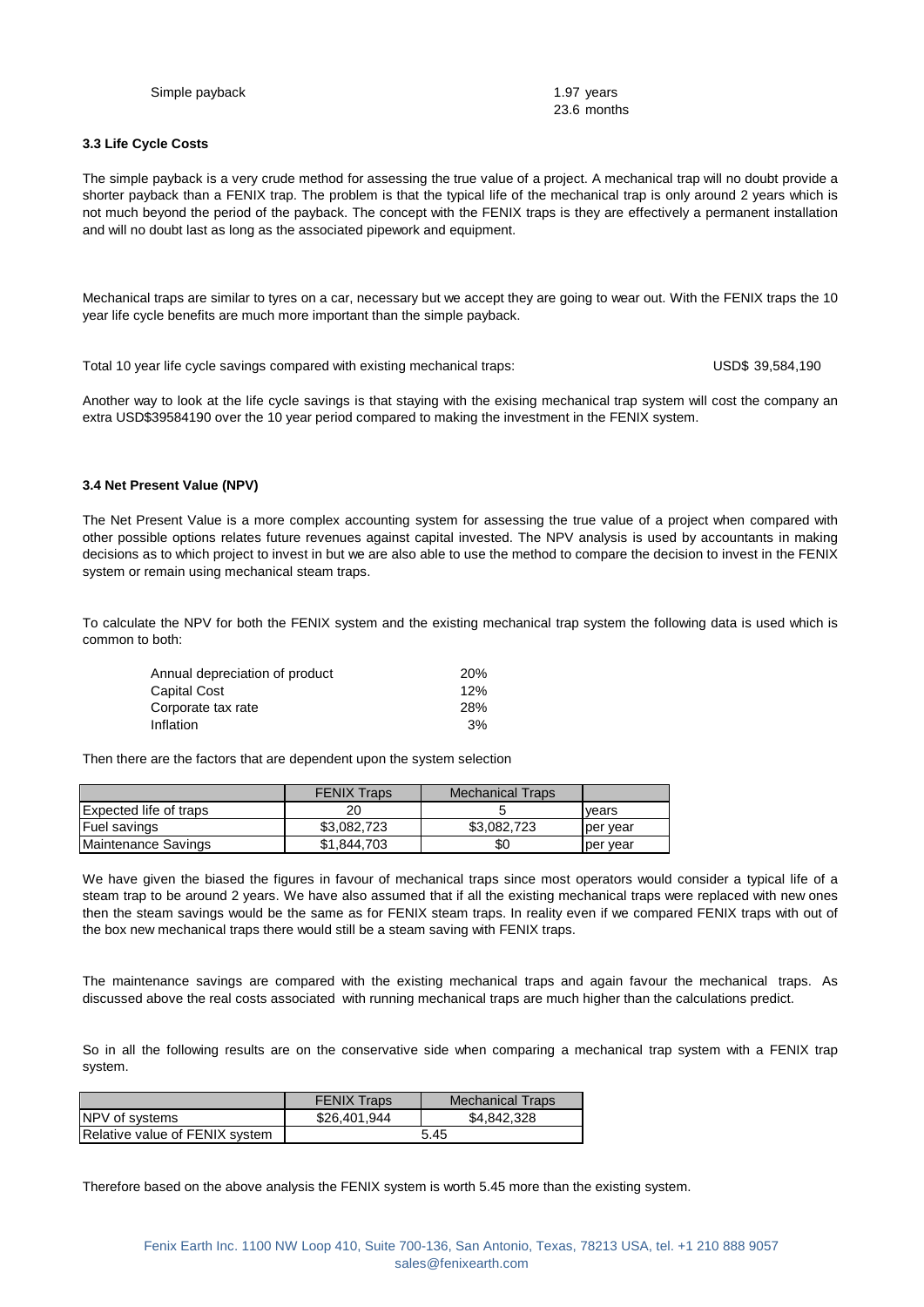#### **3.5 Cash Flow Analysis**

The advantage of the FENIX system is that the savings from reducing steam consumption pay for the cost of project in a very short time. Usually the paybacks are less than one year. However at the same time there is always a delay between orders being placed and savings being realised. For this reason we have provided a cash flow analysis that helps to predicted the expected time related revenues obtained from the project.



The above chart shows the cash flow over a 12 month period in terms of the payments made, the savings and the cumulative cash flow. The ideal is to have a positive cumulative cash flow by the end of the year. If this is the case then the FENIX system can be considered free!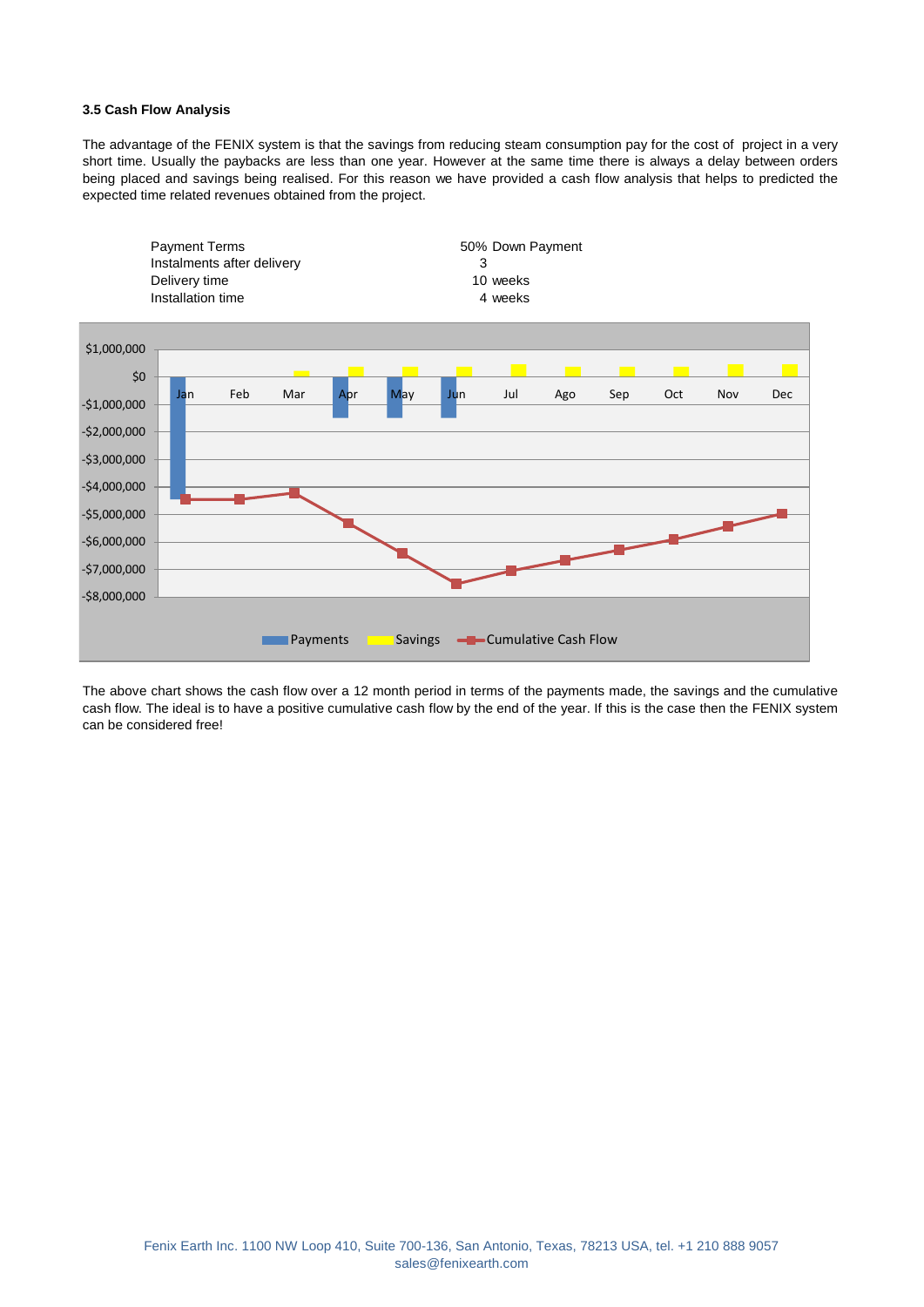

1100 NW Loop 410, San Antonio Texas, 78213 USA tel +1 210 888 9057 [s](mailto:sales@fenixearth.com)ales@fenixearth.com **Fenix Earth Inc.**

# **Net Present Value (NPV)**

Customer: **10,000 Trap Sample Refinery** Quote: QTP1000 Date:

Description: Complete Fenix Retrofit 01/01/2010

|                                |              | <b>FENIX Traps</b> | <b>Mechanical Traps</b> |         |
|--------------------------------|--------------|--------------------|-------------------------|---------|
| Costs of System                | \$9,690,075  |                    | \$4,506,589             |         |
| Initial revenue                | \$4,927,426  |                    | \$3,082,723             |         |
| Capital Cost, y                | 12%          |                    | 12%                     |         |
| Inflation                      | 3%           |                    | 3%                      |         |
| Annual depreciation of product | 20%          | 5 years            | 20%                     | 5 years |
| Corporate tax rate             | 28%          |                    | 28%                     |         |
| Life expectancy, t             | 20           | years              |                         | years   |
| Net Present Value (NPV)        | \$26,401,944 |                    | \$4,842,328             |         |

## **Relative value of FENIX system 5.45**

Notes:

i) The calculations assume that new mechanical traps would have the same efficiency as Fenix traps in reality the even new mechanical traps will pass more live steam than Fenix traps.

ii) The calculations are based on a Fenix life expectancy of 20 years which is no doubt lower than the actual value. For mechanical traps the life expectany is taken as 5 years which can be considerably longer than the life of mechanical traps.

Based upon the above assumptions the relative value of the Fenix traps is on the conservative side compared with the reality.

Even though the mechanical traps are cheaper, the NPV analysis shows that the Fenix traps are considerably better value for money - by a factor of 5.45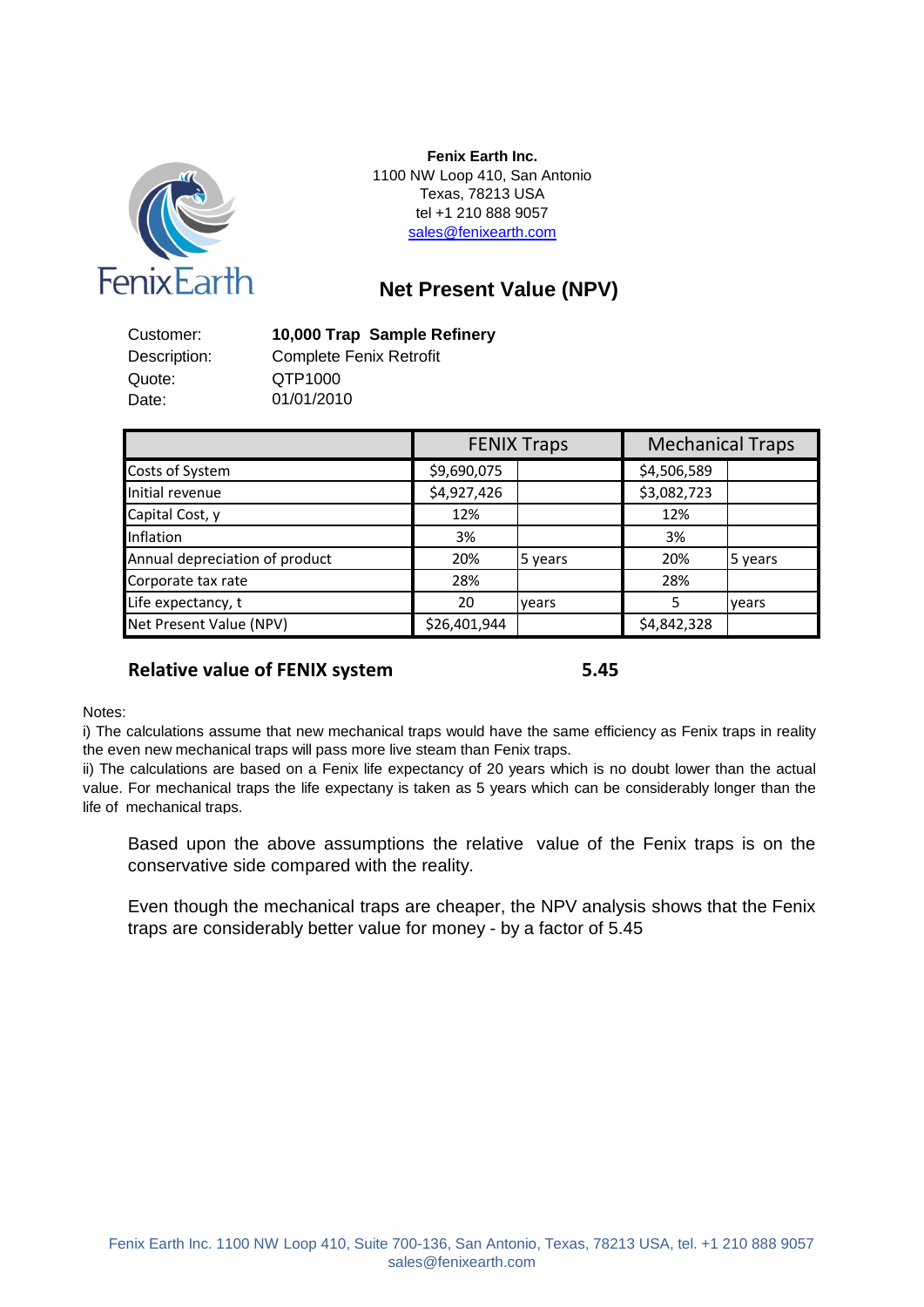

10,000 Trap Sample Refinery Refinery Road Industrial Site Texas USA

# **Project Summary**

| Total surveyed             | 9800  | 98% |
|----------------------------|-------|-----|
| <b>Traps satisfactory</b>  | 6499  | 65% |
| Traps failed open          | 402   | 4%  |
| <b>Traps failed closed</b> | 1499  | 15% |
| Traps rapid cycling        | 1200  | 12% |
| <b>Traps flooded</b>       | 200   | 2%  |
| Traps out of service       | 200   | 2%  |
| Total number of traps      | 10000 |     |

| <b>Total project cost</b>    | \$9,690,075 |
|------------------------------|-------------|
| Estimated installation cost  | \$789,025   |
| Purchase cost of Fenix traps | \$8,901,050 |

| <b>Total savings</b>       | \$4,927,426 |
|----------------------------|-------------|
| Annual maintenance savings | \$1,844,703 |
| Annual energy savings      | \$3,082,723 |

| 10 Year life cycle savings          | \$39,584,190 |
|-------------------------------------|--------------|
| Simple payback period               | 23.6 months  |
| Net Present Value (NPV)             | \$26,401,944 |
| Relative value of Fenix steam traps | 5.45         |

| Steam savings           | 123309 tonnes/year |
|-------------------------|--------------------|
|                         | 14.08 tonnes/hour  |
| CO <sub>2</sub> savings | 173560 tonnes/year |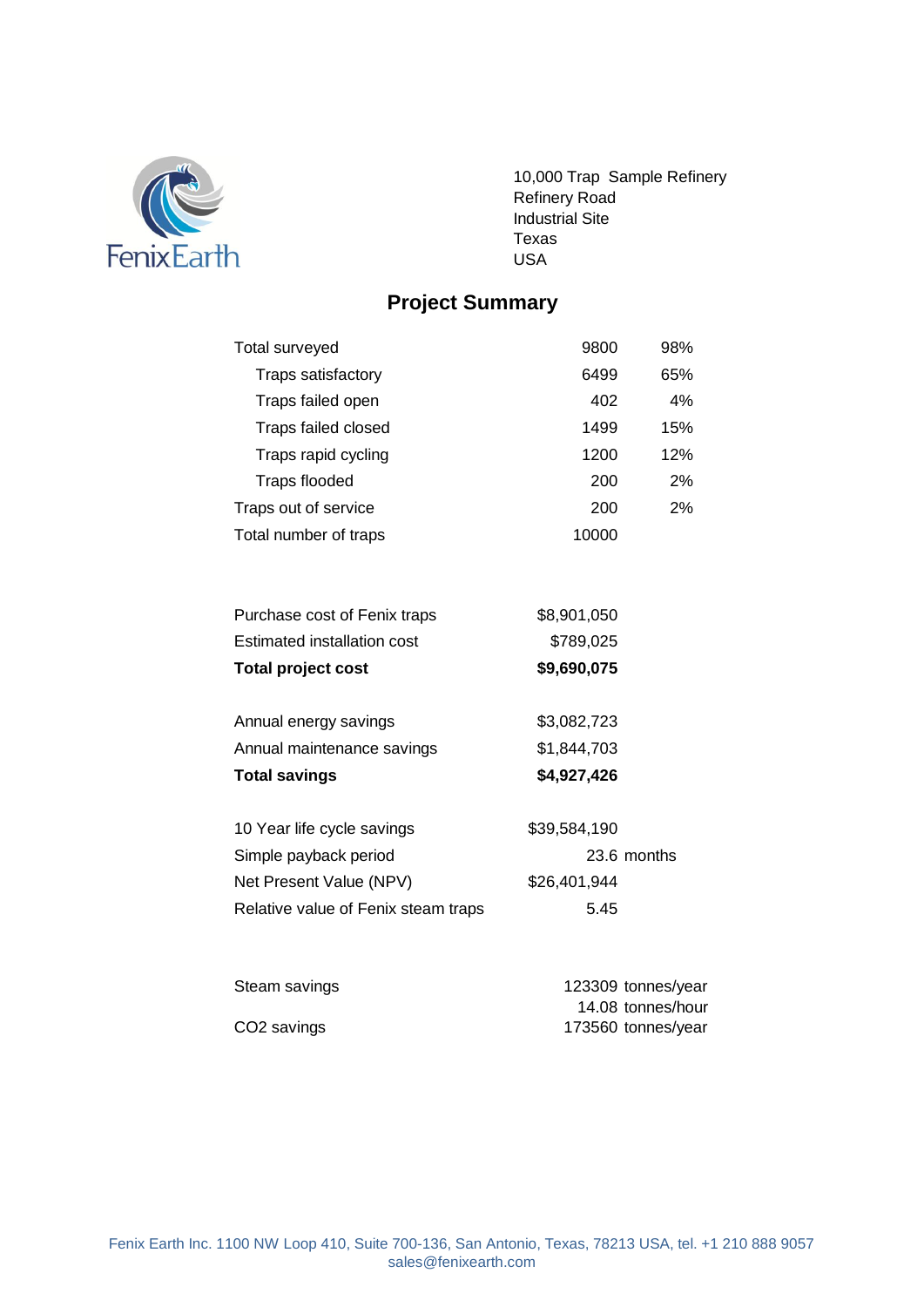| <b>Existing Trap Status</b> |                    |                                |                |         |                   |              |                             |                            |       |       |                |        |                      |
|-----------------------------|--------------------|--------------------------------|----------------|---------|-------------------|--------------|-----------------------------|----------------------------|-------|-------|----------------|--------|----------------------|
|                             |                    |                                | Customer:      |         |                   |              | 10,000 Trap Sample Refinery |                            | Date: |       | 01/01/2010     |        |                      |
|                             | <b>FenixEarth</b>  |                                | Location:      |         |                   | Sample Site  |                             |                            | Ref.: |       | QTP1000        |        |                      |
|                             |                    |                                |                |         |                   | Size         |                             |                            |       | Inlet |                | Outlet |                      |
| No.                         | Area               | Location                       | Quantity       | Make    | Type              |              | Connection                  | Application                | Press | Temp  | Press          | Temp   | Condition            |
|                             |                    |                                |                |         |                   | in           |                             |                            | psi   | °F    | psi            | °F     |                      |
| $\mathbf{1}$                | LP Steam System    | Distribution and trace heating | 82             | Unknown | Thermodynamic     | 1/2          | Screwed                     | Drip Leg - Sat             | 50    |       | $\mathbf{0}$   |        | <b>Failed Open</b>   |
| $\overline{2}$              | LP Steam System    | Distribution and trace heating | 240            | Unknown | Thermodynamic     | 1/2          | Screwed                     | <b>Trace Heating</b>       | 50    |       | $\overline{0}$ |        | Rapid Cycling        |
| 3                           | LP Steam System    | Distribution and trace heating | 300            | Unknown | Thermodynamic     | 1/2          | Screwed                     | Drip Leg - Sat             | 50    |       | $\overline{0}$ |        | <b>Failed Closed</b> |
| 4                           | LP Steam System    | Distribution and trace heating | 40             | Unknown | Thermodynamic     | 1/2          | Screwed                     | <b>Trace Heating</b>       | 50    |       | $\overline{0}$ |        | Flooded              |
| 5                           | LP Steam System    | Distribution and trace heating | 4 <sub>1</sub> | Unknown | Thermodynamic     | 1/2          | Screwed                     | Drip Leg - Sat             | 50    |       | $\overline{0}$ |        | Out of Service       |
| 6                           | LP Steam System    | Distribution and trace heating | 1300           | Unknown | Thermodynamic     | 1/2          | Screwed                     | <b>Trace Heating</b>       | 50    |       | $\overline{0}$ |        | Satisfactory         |
| $\overline{7}$              | LP Steam System    | Distribution and trace heating | 4 <sub>1</sub> | Unknown | Thermodynamic     | 3/4          | Screwed                     | Drip Leg - Sat             | 50    |       | $\overline{0}$ |        | <b>Failed Open</b>   |
| 8                           | LP Steam System    | Distribution and trace heating | 120            | Unknown | Thermodynamic     | 3/4          | Screwed                     | Drip Leg - Sat             | 50    |       | $\overline{0}$ |        | Rapid Cycling        |
| 9                           | LP Steam System    | Distribution and trace heating | 150            | Unknown | Thermodynamic     | 3/4          | Screwed                     | <b>Trace Heating</b>       | 50    |       | $\overline{0}$ |        | <b>Failed Closed</b> |
|                             | 10 LP Steam System | Distribution and trace heating | 20             | Unknown | Thermodynamic     | 3/4          | Screwed                     | Drip Leg - Sat             | 50    |       | $\overline{0}$ |        | Flooded              |
| 11                          | LP Steam System    | Distribution and trace heating | 20             | Unknown | Thermodynamic     | 3/4          | Screwed                     | <b>Trace Heating</b>       | 50    |       | $\mathbf 0$    |        | Out of Service       |
| 12                          | LP Steam System    | Distribution and trace heating | 650            | Unknown | Thermodynamic     | 3/4          | Screwed                     | Drip Leg - Sat             | 50    |       | $\mathbf{0}$   |        | Satisfactory         |
|                             | 13 LP Steam System | Process Applications           | 14             | Unknown | <b>Ball Float</b> | 1            | Screwed                     | Process Application        | 50    |       | $\mathbf 0$    |        | <b>Failed Open</b>   |
| 14                          | LP Steam System    | Process Applications           | $\Delta$       | Unknown | <b>Ball Float</b> | $\mathbf{1}$ | Screwed                     | Process Application        | 50    |       | $\overline{0}$ |        | Rapid Cycling        |
| 15                          | LP Steam System    | Process Applications           | 52             | Unknown | <b>Ball Float</b> | 1            | Screwed                     | <b>Process Application</b> | 50    |       | $\overline{0}$ |        | <b>Failed Closed</b> |
| 16                          | LP Steam System    | Process Applications           |                | Unknown | <b>Ball Float</b> | 1            | Screwed                     | Process Application        | 50    |       | $\mathbf 0$    |        | Flooded              |
| 17                          | LP Steam System    | Process Applications           |                | Unknown | <b>Ball Float</b> | 1            | Screwed                     | Process Application        | 50    |       | $\mathbf{0}$   |        | Out of Service       |
| 18                          | LP Steam System    | Process Applications           | 227            | Unknown | <b>Ball Float</b> | $\mathbf{1}$ | Screwed                     | Process Application        | 50    |       | $\overline{0}$ |        | Satisfactory         |
| 19                          | LP Steam System    | Process Applications           |                | Unknown | <b>Ball Float</b> | 11/2         | Screwed                     | Process Application        | 50    |       | $\overline{0}$ |        | <b>Failed Open</b>   |
| 20                          | LP Steam System    | <b>Process Applications</b>    | 18             | Unknown | <b>Ball Float</b> | 11/2         | Screwed                     | Process Application        | 50    |       | $\overline{0}$ |        | Rapid Cycling        |
| 21                          | LP Steam System    | Process Applications           | 22             | Unknown | <b>Ball Float</b> | 11/2         | Screwed                     | Process Application        | 50    |       | $\overline{0}$ |        | <b>Failed Closed</b> |
| 22                          | LP Steam System    | <b>Process Applications</b>    |                | Unknown | <b>Ball Float</b> | 11/2         | Screwed                     | Process Application        | 50    |       | $\overline{0}$ |        | Flooded              |
|                             | 23 LP Steam System | Process Applications           |                | Unknown | <b>Ball Float</b> | 11/2         | Screwed                     | <b>Process Application</b> | 50    |       | $\mathbf{0}$   |        | Out of Service       |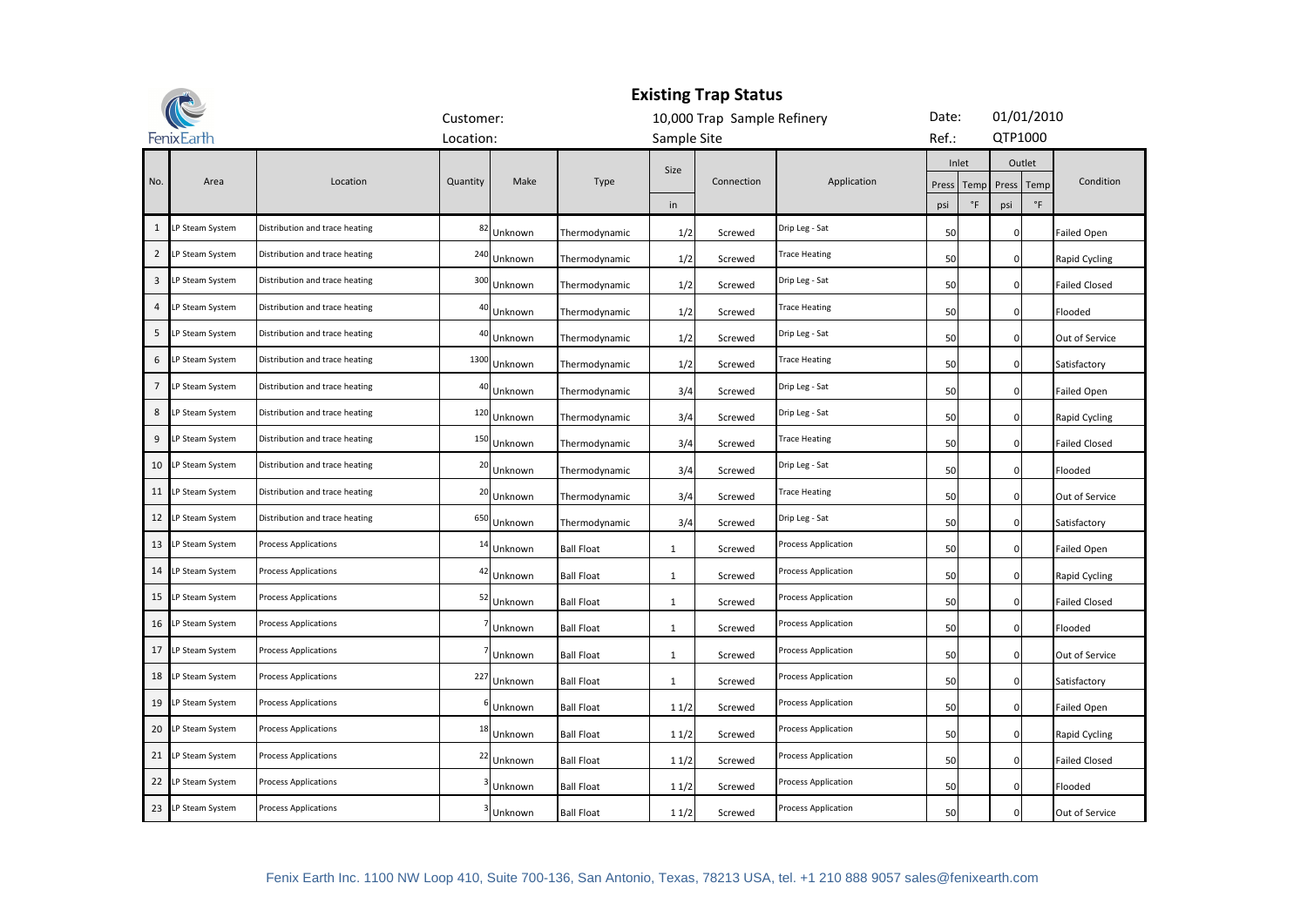| <b>Existing Trap Status</b> |                       |                                |                |         |                        |                |                             |                            |       |                     |                      |             |                      |
|-----------------------------|-----------------------|--------------------------------|----------------|---------|------------------------|----------------|-----------------------------|----------------------------|-------|---------------------|----------------------|-------------|----------------------|
|                             |                       |                                | Customer:      |         |                        |                | 10,000 Trap Sample Refinery |                            | Date: |                     | 01/01/2010           |             |                      |
|                             | FenixEarth            |                                | Location:      |         |                        | Sample Site    |                             |                            | Ref.: |                     | QTP1000              |             |                      |
| No.                         | Area                  | Location                       | Quantity       | Make    | Type                   | Size           | Connection                  | Application                | Press | Inlet<br>Temp       | Outlet<br>Press Temp |             | Condition            |
|                             |                       |                                |                |         |                        | in             |                             |                            | psi   | $^\circ \mathsf{F}$ | psi                  | $\degree$ F |                      |
|                             | 24 LP Steam System    | <b>Process Applications</b>    | 97             | Unknown | <b>Ball Float</b>      | 11/2           | Screwed                     | <b>Process Application</b> | 50    |                     | $\mathbf{0}$         |             | Satisfactory         |
| 25                          | LP Steam System       | <b>Process Applications</b>    |                | Unknown | <b>Ball Float</b>      | $\overline{2}$ | Screwed                     | Process Application        | 50    |                     | $\mathbf{0}$         |             | <b>Failed Open</b>   |
| 26                          | LP Steam System       | Process Applications           | $\mathbf{1}$   | Unknown | <b>Ball Float</b>      | $\overline{2}$ | Screwed                     | Process Application        | 50    |                     | $\mathbf 0$          |             | Rapid Cycling        |
| 27                          | LP Steam System       | <b>Process Applications</b>    | 15             | Unknown | <b>Ball Float</b>      | $\overline{2}$ | Screwed                     | Process Application        | 50    |                     | $\mathbf{0}$         |             | <b>Failed Closed</b> |
| 28                          | LP Steam System       | <b>Process Applications</b>    |                | Unknown | <b>Ball Float</b>      | $\overline{2}$ | Screwed                     | Process Application        | 50    |                     | $\mathbf 0$          |             | Flooded              |
| 29                          | LP Steam System       | <b>Process Applications</b>    |                | Unknown | <b>Ball Float</b>      | $\overline{2}$ | Screwed                     | <b>Process Application</b> | 50    |                     | $\overline{0}$       |             | Out of Service       |
| 30                          | LP Steam System       | <b>Process Applications</b>    | 6              | Unknown | <b>Ball Float</b>      | $\overline{2}$ | Screwed                     | Process Application        | 50    |                     | $\overline{0}$       |             | Satisfactory         |
| 31                          | MP Steam Sytem        | Distribution and trace heating | 6              | Unknown | Thermodynamic          | 1/2            | Welded                      | Drip Leg - Sat             | 200   |                     | 50                   |             | <b>Failed Open</b>   |
| 32                          | <b>MP Steam Sytem</b> | Distribution and trace heating | 180            | Unknown | Thermodynamic          | 1/2            | Welded                      | <b>Trace Heating</b>       | 200   |                     | 50                   |             | Rapid Cycling        |
| 33                          | <b>MP Steam Sytem</b> | Distribution and trace heating | 225            | Unknown | Thermodynamic          | 1/2            | Welded                      | Drip Leg - Sat             | 200   |                     | 50                   |             | <b>Failed Closed</b> |
| 34                          | MP Steam Sytem        | Distribution and trace heating | 3 <sup>o</sup> | Unknown | Thermodynamic          | 1/2            | Welded                      | <b>Trace Heating</b>       | 200   |                     | 50                   |             | Flooded              |
| 35                          | <b>MP Steam Sytem</b> | Distribution and trace heating | 3              | Unknown | Thermodynamic          | 1/2            | Welded                      | Drip Leg - Sat             | 200   |                     | 50                   |             | Out of Service       |
| 36                          | <b>MP Steam Sytem</b> | Distribution and trace heating | 975            | Unknown | Thermodynamic          | 1/2            | Welded                      | <b>Trace Heating</b>       | 200   |                     | 50                   |             | Satisfactory         |
| 37                          | <b>MP Steam Sytem</b> | Distribution and trace heating |                | Unknown | Thermodynamic          | 3/4            | Welded                      | Drip Leg - Sat             | 200   |                     | 50                   |             | Failed Open          |
| 38                          | MP Steam Sytem        | Distribution and trace heating | 120            | Unknown | Thermodynamic          | 3/4            | Welded                      | Drip Leg - Sat             | 200   |                     | 50                   |             | Rapid Cycling        |
| 39                          | <b>MP Steam Sytem</b> | Distribution and trace heating | 150            | Unknown | Thermodynamic          | 3/4            | Welded                      | <b>Trace Heating</b>       | 200   |                     | 50                   |             | <b>Failed Closed</b> |
| 40                          | MP Steam Sytem        | Distribution and trace heating | 20             | Unknown | Thermodynamic          | 3/4            | Welded                      | Drip Leg - Sat             | 200   |                     | 50                   |             | Flooded              |
| 41                          | MP Steam Sytem        | Distribution and trace heating | 20             | Unknown | Thermodynamic          | 3/4            | Welded                      | <b>Trace Heating</b>       | 200   |                     | 50                   |             | Out of Service       |
| 42                          | MP Steam Sytem        | Distribution and trace heating | 650            | Unknown | Thermodynamic          | 3/4            | Welded                      | Drip Leg - Sat             | 200   |                     | 50                   |             | Satisfactory         |
| 43                          | MP Steam Sytem        | <b>Process Applications</b>    | 3              | Unknown | <b>Inverted Bucket</b> | $\mathbf{1}$   | Welded                      | Process Application        | 200   |                     | 50                   |             | <b>Failed Open</b>   |
| 44                          | <b>MP Steam Sytem</b> | Process Applications           | 9              | Unknown | <b>Inverted Bucket</b> | $\mathbf{1}$   | Welded                      | Process Application        | 200   |                     | 50                   |             | Rapid Cycling        |
|                             | 45 MP Steam Sytem     | <b>Process Applications</b>    | 120            | Unknown | <b>Inverted Bucket</b> | $\mathbf{1}$   | Welded                      | Process Application        | 200   |                     | 50                   |             | <b>Failed Closed</b> |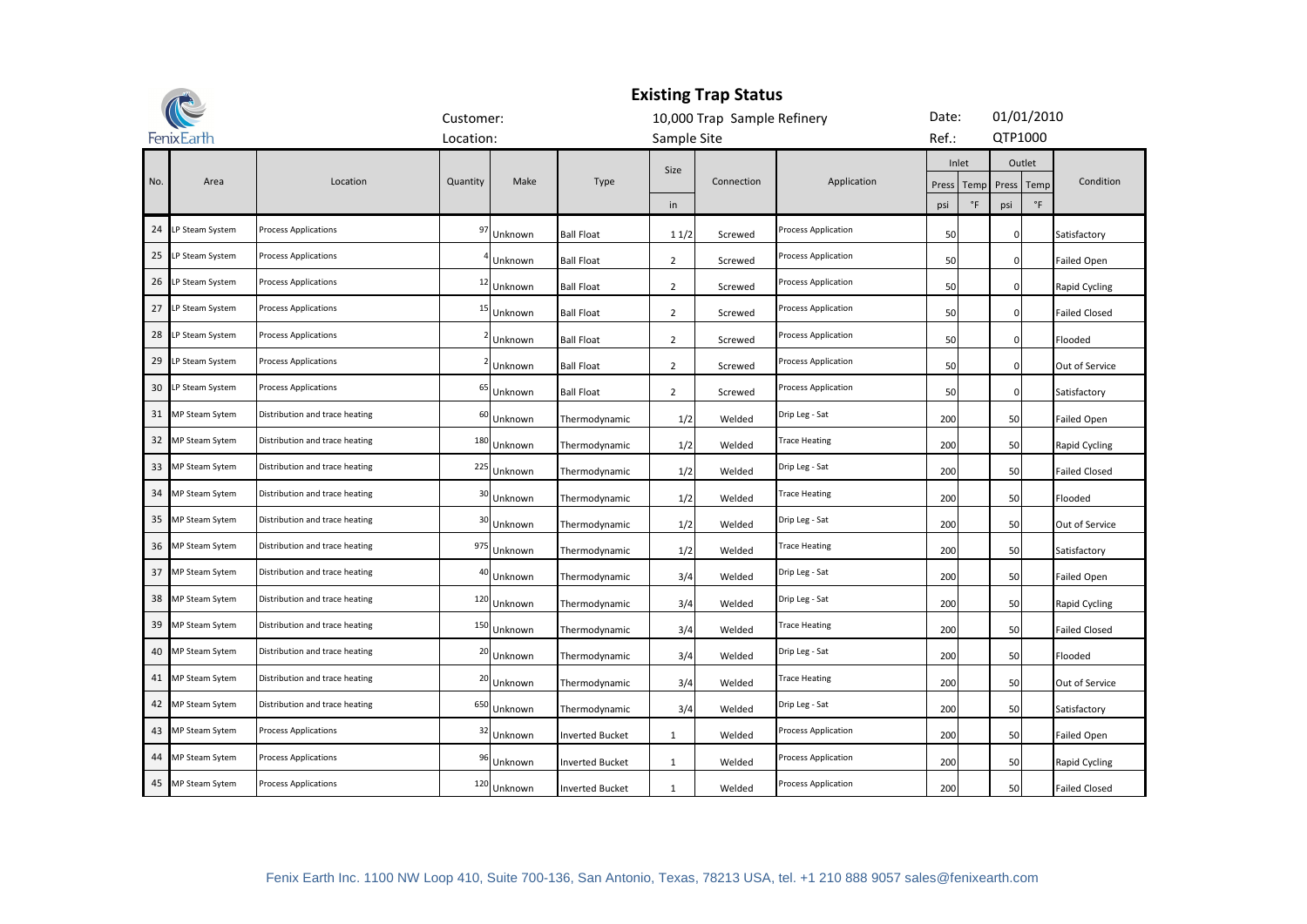| <b>Existing Trap Status</b> |                                      |                             |                |         |                        |                |                             |                            |       |                     |         |                      |                      |
|-----------------------------|--------------------------------------|-----------------------------|----------------|---------|------------------------|----------------|-----------------------------|----------------------------|-------|---------------------|---------|----------------------|----------------------|
|                             |                                      |                             | Customer:      |         |                        |                | 10,000 Trap Sample Refinery |                            | Date: |                     |         | 01/01/2010           |                      |
|                             | FenixEarth                           |                             | Location:      |         |                        | Sample Site    |                             |                            | Ref.: |                     | QTP1000 |                      |                      |
| No.                         | Area<br>Location<br>Quantity<br>Make |                             |                |         | Type                   | Size           | Connection                  | Application                | Press | Inlet<br>Temp       |         | Outlet<br>Press Temp | Condition            |
|                             |                                      |                             |                |         |                        | in             |                             |                            | psi   | $^\circ \mathsf{F}$ | psi     | $\degree$ F          |                      |
| 46                          | MP Steam Sytem                       | <b>Process Applications</b> | $\mathbf{1}$   | Unknown | <b>Inverted Bucket</b> | 1              | Welded                      | <b>Process Application</b> | 200   |                     | 50      |                      | Flooded              |
| 47                          | <b>MP Steam Sytem</b>                | <b>Process Applications</b> | 1              | Unknown | <b>Inverted Bucket</b> | $\mathbf{1}$   | Welded                      | Process Application        | 200   |                     | 50      |                      | Out of Service       |
| 48                          | MP Steam Sytem                       | Process Applications        | 520            | Unknown | <b>Inverted Bucket</b> | $\mathbf{1}$   | Welded                      | Process Application        | 200   |                     | 50      |                      | Satisfactory         |
| 49                          | MP Steam Sytem                       | <b>Process Applications</b> | 28             | Unknown | <b>Inverted Bucket</b> | 11/2           | Welded                      | Process Application        | 200   |                     | 50      |                      | <b>Failed Open</b>   |
| 50                          | MP Steam Sytem                       | Process Applications        | 84             | Unknown | <b>Inverted Bucket</b> | 11/2           | Welded                      | Process Application        | 200   |                     | 50      |                      | Rapid Cycling        |
| 51                          | MP Steam Sytem                       | <b>Process Applications</b> | 10             | Unknown | <b>Inverted Bucket</b> | 11/2           | Welded                      | Process Application        | 200   |                     | 50      |                      | <b>Failed Closed</b> |
| 52                          | MP Steam Sytem                       | <b>Process Applications</b> | 1 <sup>4</sup> | Unknown | <b>Inverted Bucket</b> | 11/2           | Welded                      | Process Application        | 200   |                     | 50      |                      | Flooded              |
| 53                          | MP Steam Sytem                       | <b>Process Applications</b> | $\mathbf{1}$   | Unknown | <b>Inverted Bucket</b> | 11/2           | Welded                      | Process Application        | 200   |                     | 50      |                      | Out of Service       |
| 54                          | MP Steam Sytem                       | <b>Process Applications</b> | 455            | Unknown | <b>Inverted Bucket</b> | 11/2           | Welded                      | Process Application        | 200   |                     | 50      |                      | Satisfactory         |
| 55                          | MP Steam Sytem                       | <b>Process Applications</b> | 2 <sup>2</sup> | Unknown | <b>Inverted Bucket</b> | $\overline{2}$ | <b>ANSI300</b>              | Process Application        | 200   |                     | 50      |                      | Failed Open          |
| 56                          | MP Steam Sytem                       | Process Applications        | -72            | Unknown | <b>Inverted Bucket</b> | $\overline{2}$ | <b>ANSI300</b>              | Process Application        | 200   |                     | 50      |                      | Rapid Cycling        |
| 57                          | MP Steam Sytem                       | Process Applications        | 9              | Unknown | <b>Inverted Bucket</b> | 2              | <b>ANSI300</b>              | Process Application        | 200   |                     | 50      |                      | <b>Failed Closed</b> |
| 58                          | MP Steam Sytem                       | Process Applications        | 1              | Unknown | <b>Inverted Bucket</b> | $\overline{2}$ | <b>ANSI300</b>              | Process Application        | 200   |                     | 50      |                      | Flooded              |
| 59                          | MP Steam Sytem                       | Process Applications        | $\mathbf{1}$   | Unknown | <b>Inverted Bucket</b> | $\overline{2}$ | <b>ANSI300</b>              | Process Application        | 200   |                     | 50      |                      | Out of Service       |
| 60                          | MP Steam Sytem                       | Process Applications        | 390            | Unknown | <b>Inverted Bucket</b> | $\overline{2}$ | <b>ANSI300</b>              | Process Application        | 200   |                     | 50      |                      | Satisfactory         |
| 61                          | MP Steam Sytem                       | Process Applications        |                | Unknown | <b>Inverted Bucket</b> | 3              | <b>ANSI300</b>              | Process Application        | 200   |                     | 50      |                      | <b>Failed Open</b>   |
| 62                          | MP Steam Sytem                       | <b>Process Applications</b> | $\overline{2}$ | Unknown | <b>Inverted Bucket</b> | 3              | <b>ANSI300</b>              | <b>Process Application</b> | 200   |                     | 50      |                      | Rapid Cycling        |
| 63                          | MP Steam Sytem                       | <b>Process Applications</b> | $\overline{3}$ | Unknown | <b>Inverted Bucket</b> | 3              | <b>ANSI300</b>              | <b>Process Application</b> | 200   |                     | 50      |                      | <b>Failed Closed</b> |
| 64                          | MP Steam Sytem                       | Process Applications        |                | Unknown | <b>Inverted Bucket</b> | 3              | <b>ANSI300</b>              | <b>Process Application</b> | 200   |                     | 50      |                      | Flooded              |
| 65                          | <b>MP Steam Sytem</b>                | <b>Process Applications</b> |                | Unknown | <b>Inverted Bucket</b> | 3              | <b>ANSI300</b>              | Process Application        | 200   |                     | 50      |                      | Out of Service       |
| 66                          | <b>MP Steam Sytem</b>                | Process Applications        | 130            | Unknown | <b>Inverted Bucket</b> | 3              | <b>ANSI300</b>              | Process Application        | 200   |                     | 50      |                      | Satisfactory         |
| 67                          | MP Steam Sytem                       | <b>Process Applications</b> |                | Unknown | <b>Inverted Bucket</b> | $\overline{4}$ | <b>ANSI300</b>              | Process Application        | 200   |                     | 50      |                      | <b>Failed Open</b>   |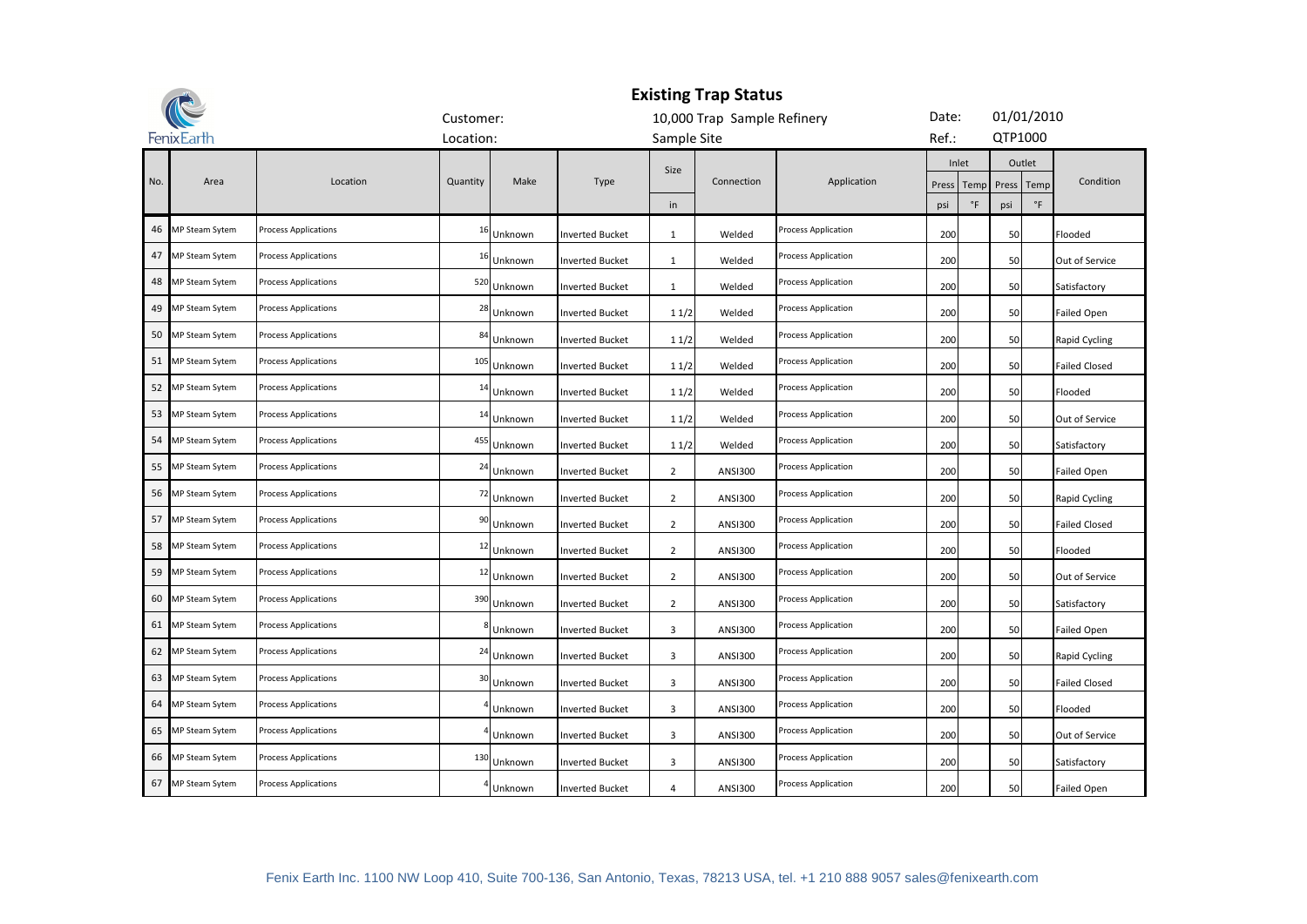|     |                        |                                | <b>Existing Trap Status</b> |         |                        |                |                             |                            |       |                        |            |            |                      |  |  |
|-----|------------------------|--------------------------------|-----------------------------|---------|------------------------|----------------|-----------------------------|----------------------------|-------|------------------------|------------|------------|----------------------|--|--|
|     |                        |                                | Customer:                   |         |                        |                | 10,000 Trap Sample Refinery |                            | Date: |                        |            | 01/01/2010 |                      |  |  |
|     | FenixEarth             |                                | Location:                   |         |                        | Sample Site    |                             |                            | Ref.: |                        | QTP1000    |            |                      |  |  |
| No. | Area                   | Location                       | Quantity                    | Make    | Type                   | Size           | Application<br>Connection   |                            |       | Inlet<br>Press<br>Temp | Press Temp | Outlet     | Condition            |  |  |
|     |                        |                                |                             |         |                        | in             |                             |                            | psi   | $\degree$ F            | psi        | $\circ$ F  |                      |  |  |
| 68  | <b>MP Steam Sytem</b>  | Process Applications           | 12                          | Unknown | Inverted Bucket        | 4              | <b>ANSI300</b>              | Process Application        | 200   |                        | 50         |            | Rapid Cycling        |  |  |
| 69  | <b>MP Steam Sytem</b>  | <b>Process Applications</b>    | 15                          | Unknown | <b>Inverted Bucket</b> | 4              | <b>ANSI300</b>              | Process Application        | 200   |                        | 50         |            | <b>Failed Closed</b> |  |  |
|     | 70 MP Steam Sytem      | Process Applications           |                             | Unknown | <b>Inverted Bucket</b> | 4              | <b>ANSI300</b>              | <b>Process Application</b> | 200   |                        | 50         |            | Flooded              |  |  |
| 71  | <b>MP Steam Sytem</b>  | <b>Process Applications</b>    |                             | Unknown | Inverted Bucket        | 4              | <b>ANSI300</b>              | <b>Process Application</b> | 200   |                        | 50         |            | Out of Service       |  |  |
|     | 72 MP Steam Sytem      | Process Applications           | 65                          | Unknown | <b>Inverted Bucket</b> | $\overline{4}$ | <b>ANSI300</b>              | Process Application        | 200   |                        | 50         |            | Satisfactory         |  |  |
| 73  | <b>HP Steam System</b> | Distribution and trace heating | 40                          | Unknown | <b>Inverted Bucket</b> | 1/2            | Welded                      | Drip Leg - Sup             | 600   |                        | 50         |            | <b>Failed Open</b>   |  |  |
| 74  | <b>HP Steam System</b> | Distribution and trace heating | 120                         | Unknown | <b>Inverted Bucket</b> | 1/2            | Welded                      | Drip Leg - Sup             | 600   |                        | 50         |            | Rapid Cycling        |  |  |
| 75  | HP Steam System        | Distribution and trace heating | 150                         | Unknown | <b>Inverted Bucket</b> | 1/2            | Welded                      | Drip Leg - Sup             | 600   |                        | 50         |            | <b>Failed Closed</b> |  |  |
| 76  | <b>IP Steam System</b> | Distribution and trace heating | 20                          | Unknown | <b>Inverted Bucket</b> | 1/2            | Welded                      | Drip Leg - Sup             | 600   |                        | 50         |            | Flooded              |  |  |
| 77  | <b>HP Steam System</b> | Distribution and trace heating | 20                          | Unknown | <b>Inverted Bucket</b> | 1/2            | Welded                      | Drip Leg - Sup             | 600   |                        | 50         |            | Out of Service       |  |  |
| 78  | <b>IP Steam System</b> | Distribution and trace heating | 650                         | Unknown | <b>Inverted Bucket</b> | 1/2            | Welded                      | Drip Leg - Sup             | 600   |                        | 50         |            | Satisfactory         |  |  |
| 79  | <b>HP Steam System</b> | Distribution and trace heating | 20                          | Unknown | <b>Inverted Bucket</b> | 3/4            | Welded                      | Drip Leg - Sup             | 600   |                        | 50         |            | <b>Failed Open</b>   |  |  |
| 80  | <b>HP Steam System</b> | Distribution and trace heating | 60                          | Unknown | <b>Inverted Bucket</b> | 3/4            | Welded                      | Drip Leg - Sup             | 600   |                        | 50         |            | Rapid Cycling        |  |  |
| 81  | <b>HP Steam System</b> | Distribution and trace heating | 75                          | Unknown | <b>Inverted Bucket</b> | 3/4            | Welded                      | Drip Leg - Sup             | 600   |                        | 50         |            | <b>Failed Closed</b> |  |  |
| 82  | <b>IP Steam System</b> | Distribution and trace heating | 10                          | Unknown | <b>Inverted Bucket</b> | 3/4            | Welded                      | Drip Leg - Sup             | 600   |                        | 50         |            | Flooded              |  |  |
| 83  | HP Steam System        | Distribution and trace heating | 10                          | Unknown | Inverted Bucket        | 3/4            | Welded                      | Drip Leg - Sup             | 600   |                        | 50         |            | Out of Service       |  |  |
| 84  | <b>HP Steam System</b> | Distribution and trace heating | 325                         | Unknown | <b>Inverted Bucket</b> | 3/4            | Welded                      | Drip Leg - Sup             | 600   |                        | 50         |            | Satisfactory         |  |  |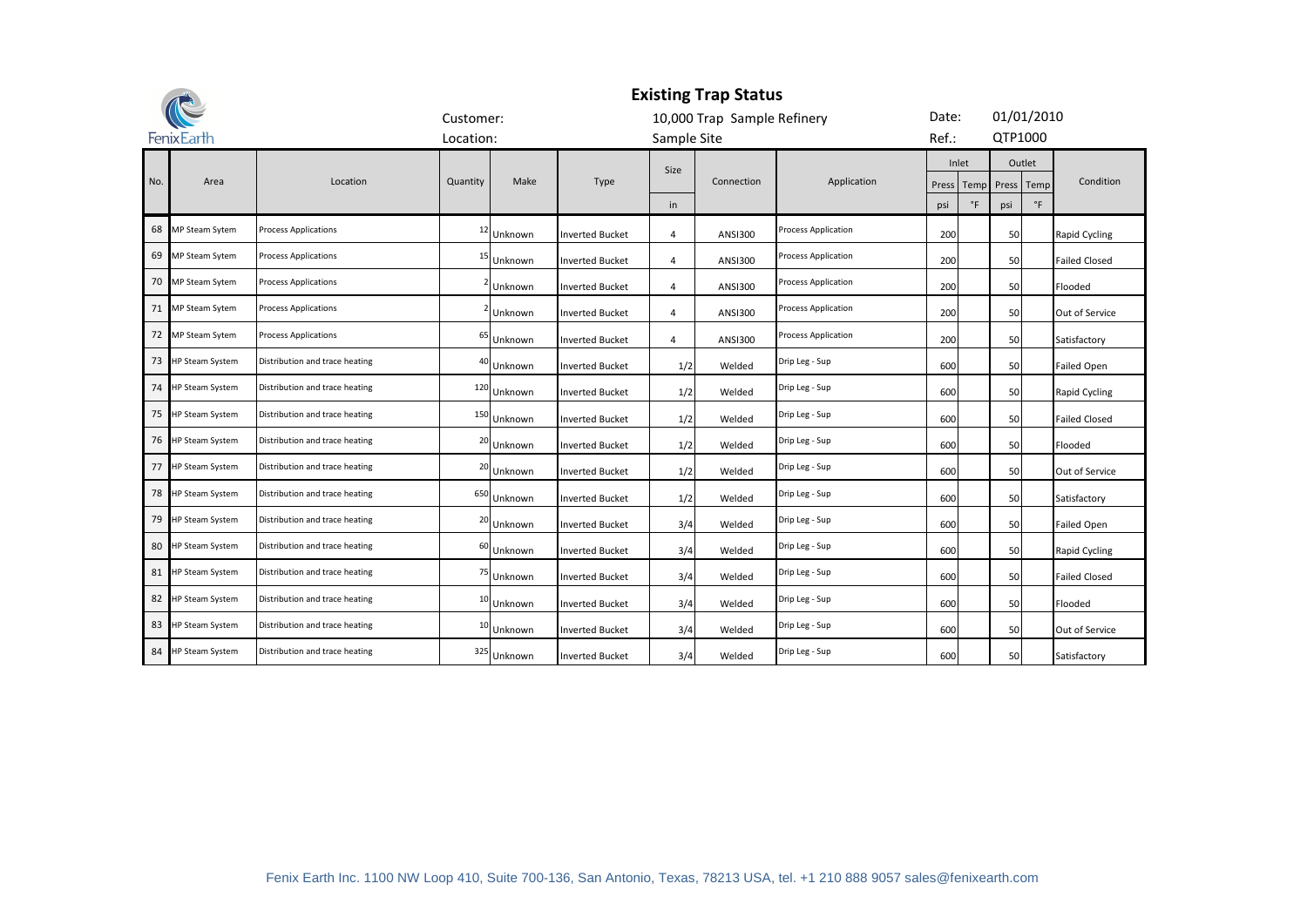

|                | <b>CC</b>          |                                |          | Customer:  |              |             | 10,000 Trap Sample RefDate: |       |             | 01/01/2010   |
|----------------|--------------------|--------------------------------|----------|------------|--------------|-------------|-----------------------------|-------|-------------|--------------|
|                | FenixEarth         |                                |          | Location:  |              | Sample Site |                             | Ref.: |             | QTP1000      |
|                |                    |                                |          |            | Size         |             |                             | Inlet | Outlet      |              |
| No.            | Area               | Location                       | Quantity | Type       |              | Connection  | Application                 | Press | Press       | Observations |
|                |                    |                                |          |            | in           |             |                             | psi   | psi         |              |
| $\mathbf{1}$   | LP Steam System    | Distribution and trace heating | 82       | EF         | 1/2          | Screwed     | Drip Leg - Sat              | 50    | 0           |              |
| $\overline{2}$ | LP Steam System    | Distribution and trace heating | 240      | EF         | 1/2          | Screwed     | <b>Trace Heating</b>        | 50    | $\mathbf 0$ |              |
| 3              | LP Steam System    | Distribution and trace heating | 300      | EF         | 1/2          | Screwed     | Drip Leg - Sat              | 50    | $\mathbf 0$ |              |
| $\overline{4}$ | LP Steam System    | Distribution and trace heating | 40       | EF         | 1/2          | Screwed     | <b>Trace Heating</b>        | 50    | $\mathbf 0$ |              |
| 5              | LP Steam System    | Distribution and trace heating | 40       | EF         | 1/2          | Screwed     | Drip Leg - Sat              | 50    | 0           |              |
| 6              | LP Steam System    | Distribution and trace heating | 1300     | EF         | 1/2          | Screwed     | Trace Heating               | 50    | $\mathbf 0$ |              |
| $\overline{7}$ | LP Steam System    | Distribution and trace heating | 40       | EF.        | 3/4          | Screwed     | Drip Leg - Sat              | 50    | $\mathbf 0$ |              |
| 8              | LP Steam System    | Distribution and trace heating | $120$ EF |            | 3/4          | Screwed     | Drip Leg - Sat              | 50    | $\mathbf 0$ |              |
| 9              | LP Steam System    | Distribution and trace heating | 150      | EF         | 3/4          | Screwed     | Trace Heating               | 50    | $\mathbf 0$ |              |
|                | 10 LP Steam System | Distribution and trace heating | 20       | EF.        | 3/4          | Screwed     | Drip Leg - Sat              | 50    | 0           |              |
|                | 11 LP Steam System | Distribution and trace heating | 20       | EF         | 3/4          | Screwed     | <b>Trace Heating</b>        | 50    | $\mathbf 0$ |              |
|                | 12 LP Steam System | Distribution and trace heating | 650      | EF         | 3/4          | Screwed     | Drip Leg - Sat              | 50    | $\pmb{0}$   |              |
|                | 13 LP Steam System | <b>Process Applications</b>    |          | $14$ IVP   | $1\,$        | Screwed     | Process Application         | 50    | $\pmb{0}$   |              |
|                | 14 LP Steam System | <b>Process Applications</b>    | 42       | <b>IVP</b> | 1            | Screwed     | Process Application         | 50    | 0           |              |
|                | 15 LP Steam System | <b>Process Applications</b>    | 52       | <b>IVP</b> | 1            | Screwed     | Process Application         | 50    | 0           |              |
|                | 16 LP Steam System | <b>Process Applications</b>    |          | <b>IVP</b> | 1            | Screwed     | Process Application         | 50    | 0           |              |
|                | 17 LP Steam System | <b>Process Applications</b>    |          | <b>IVP</b> | $\mathbf{1}$ | Screwed     | Process Application         | 50    | 0           |              |
|                | 18 LP Steam System | <b>Process Applications</b>    | 227      | <b>IVP</b> | $\mathbf{1}$ | Screwed     | Process Application         | 50    | $\pmb{0}$   |              |
|                | 19 LP Steam System | <b>Process Applications</b>    |          | FL150      | 11/2         | Screwed     | Process Application         | 50    | $\mathbf 0$ |              |
|                | 20 LP Steam System | <b>Process Applications</b>    | 18       | FL150      | 11/2         | Screwed     | Process Application         | 50    | 0           |              |
|                | 21 LP Steam System | <b>Process Applications</b>    | 22       | FL150      | 11/2         | Screwed     | Process Application         | 50    | $\mathbf 0$ |              |
|                | 22 LP Steam System | <b>Process Applications</b>    |          | FL150      | 11/2         | Screwed     | Process Application         | 50    | $\mathbf 0$ |              |
|                | 23 LP Steam System | <b>Process Applications</b>    |          | FL150      | 11/2         | Screwed     | Process Application         | 50    | $\mathbf 0$ |              |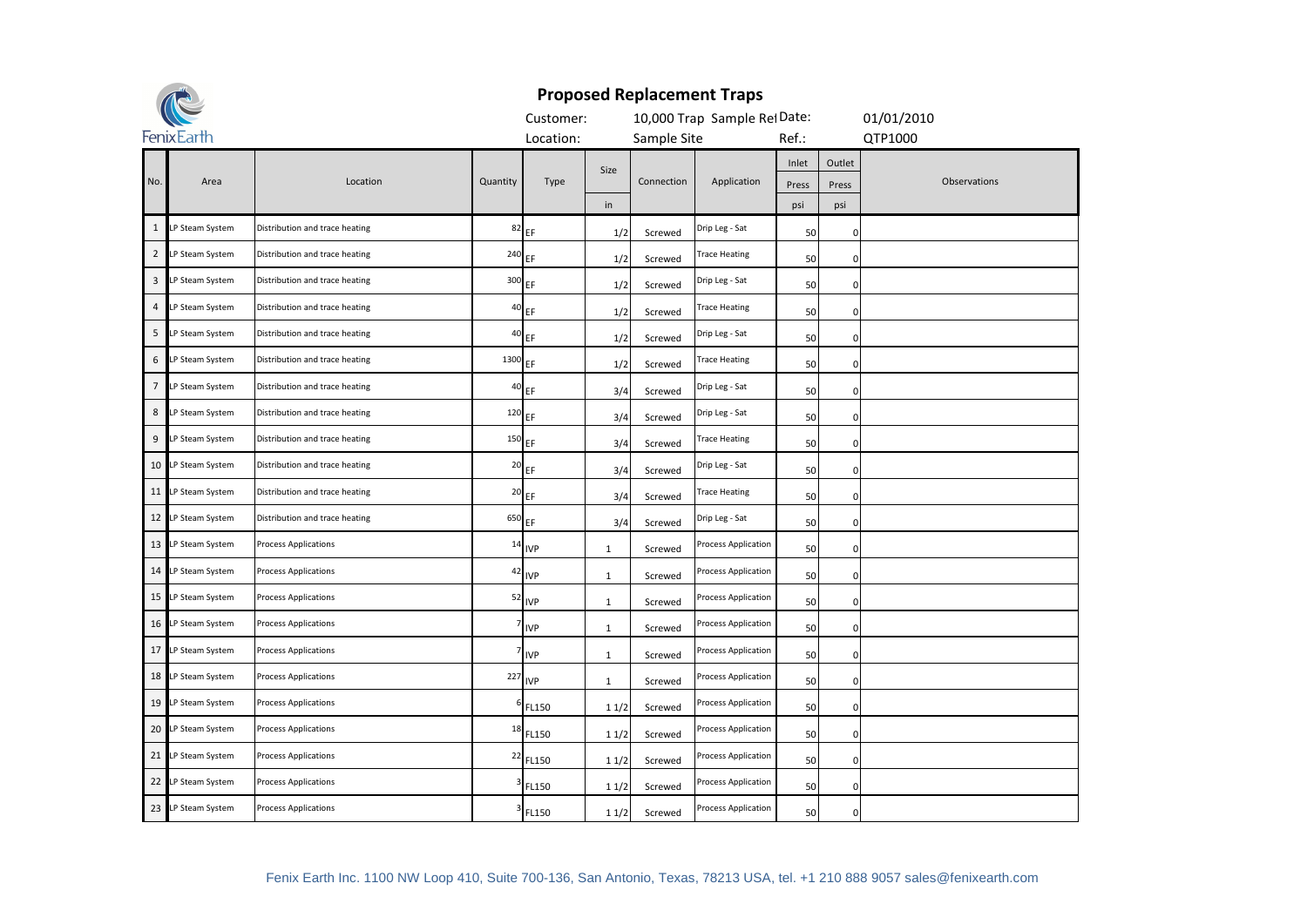

|     | <b>CC</b>          |                                |              | Customer:            |                |             | 10,000 Trap Sample RefDate: |                       |                        | 01/01/2010   |
|-----|--------------------|--------------------------------|--------------|----------------------|----------------|-------------|-----------------------------|-----------------------|------------------------|--------------|
|     | FenixEarth         |                                |              | Location:            |                | Sample Site |                             | Ref.:                 |                        | QTP1000      |
| No. | Area               | Location                       | Quantity     | Type                 | Size<br>in     | Connection  | Application                 | Inlet<br>Press<br>psi | Outlet<br>Press<br>psi | Observations |
|     | 24 LP Steam System | <b>Process Applications</b>    | 97           | FL150                | 11/2           | Screwed     | Process Application         | 50                    | 0                      |              |
|     | 25 LP Steam System | <b>Process Applications</b>    |              | FL150                | $\overline{2}$ | Screwed     | Process Application         | 50                    | $\mathbf 0$            |              |
|     | 26 LP Steam System | <b>Process Applications</b>    | $\mathbf{1}$ | FL150                | $\overline{2}$ | Screwed     | Process Application         | 50                    | $\mathbf 0$            |              |
|     | 27 LP Steam System | <b>Process Applications</b>    | 15           | FL150                | $\overline{2}$ | Screwed     | Process Application         | 50                    | 0                      |              |
|     | 28 LP Steam System | <b>Process Applications</b>    |              | FL150                | $\overline{2}$ | Screwed     | Process Application         | 50                    | $\mathbf 0$            |              |
|     | 29 LP Steam System | <b>Process Applications</b>    |              | FL150                | $\overline{2}$ | Screwed     | Process Application         | 50                    | 0                      |              |
|     | 30 LP Steam System | <b>Process Applications</b>    | 65           | FL150                | $\overline{2}$ | Screwed     | Process Application         | 50                    | $\mathbf 0$            |              |
|     | 31 MP Steam Sytem  | Distribution and trace heating | 60           | EF                   | 1/2            | Welded      | Drip Leg - Sat              | 200                   | 50                     |              |
|     | 32 MP Steam Sytem  | Distribution and trace heating | 180          | EF                   | 1/2            | Welded      | <b>Trace Heating</b>        | 200                   | 50                     |              |
|     | 33 MP Steam Sytem  | Distribution and trace heating | 225          | EF                   | 1/2            | Welded      | Drip Leg - Sat              | 200                   | 50                     |              |
|     | 34 MP Steam Sytem  | Distribution and trace heating | 30           | EF                   | 1/2            | Welded      | <b>Trace Heating</b>        | 200                   | 50                     |              |
|     | 35 MP Steam Sytem  | Distribution and trace heating | 30           | EF                   | 1/2            | Welded      | Drip Leg - Sat              | 200                   | 50                     |              |
|     | 36 MP Steam Sytem  | Distribution and trace heating | 975 EF       |                      | 1/2            | Welded      | <b>Trace Heating</b>        | 200                   | 50                     |              |
|     | 37 MP Steam Sytem  | Distribution and trace heating | 40           | EF                   | 3/4            | Welded      | Drip Leg - Sat              | 200                   | 50                     |              |
|     | 38 MP Steam Sytem  | Distribution and trace heating | 120          | EF                   | 3/4            | Welded      | Drip Leg - Sat              | 200                   | 50                     |              |
|     | 39 MP Steam Sytem  | Distribution and trace heating | 150          | EF                   | 3/4            | Welded      | <b>Trace Heating</b>        | 200                   | 50                     |              |
|     | 40 MP Steam Sytem  | Distribution and trace heating | 20           | EF                   | 3/4            | Welded      | Drip Leg - Sat              | 200                   | 50                     |              |
|     | 41 MP Steam Sytem  | Distribution and trace heating |              | $20$ EF              | 3/4            | Welded      | <b>Trace Heating</b>        | 200                   | 50                     |              |
|     | 42 MP Steam Sytem  | Distribution and trace heating | 650          | EF                   | 3/4            | Welded      | Drip Leg - Sat              | 200                   | 50                     |              |
|     | 43 MP Steam Sytem  | <b>Process Applications</b>    | 32           | <b>IVP</b>           | $\mathbf{1}$   | Welded      | Process Application         | 200                   | 50                     |              |
|     | 44 MP Steam Sytem  | <b>Process Applications</b>    | 96           | <b>IVP</b>           | $\mathbf{1}$   | Welded      | Process Application         | 200                   | 50                     |              |
|     | 45 MP Steam Sytem  | <b>Process Applications</b>    |              | $120$ <sub>IVP</sub> | $\mathbf{1}$   | Welded      | Process Application         | 200                   | 50                     |              |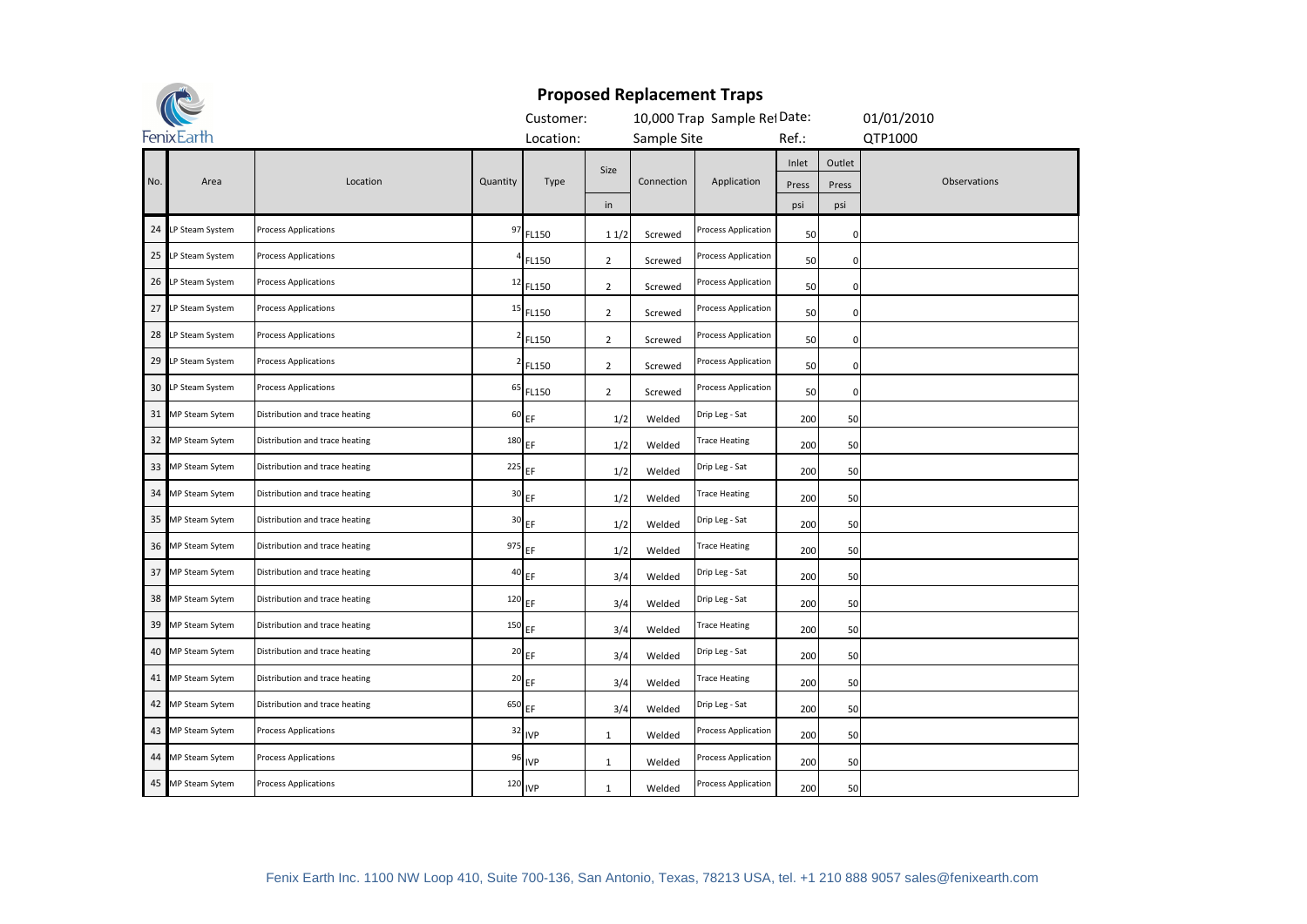

|     | M-                    |                             |                | Customer:            |                |                | 10,000 Trap Sample RefDate: |                       |                        | 01/01/2010   |
|-----|-----------------------|-----------------------------|----------------|----------------------|----------------|----------------|-----------------------------|-----------------------|------------------------|--------------|
|     | FenixEarth            |                             |                | Location:            |                | Sample Site    |                             | Ref.:                 |                        | QTP1000      |
| No. | Area                  | Location                    | Quantity       | Type                 | Size<br>in     | Connection     | Application                 | Inlet<br>Press<br>psi | Outlet<br>Press<br>psi | Observations |
|     | 46 MP Steam Sytem     | <b>Process Applications</b> |                | $16$ <sub>IVP</sub>  | $\mathbf{1}$   | Welded         | Process Application         | 200                   | 50                     |              |
|     | 47 MP Steam Sytem     | <b>Process Applications</b> |                | $16$ <sub>IVP</sub>  | $\mathbf{1}$   | Welded         | Process Application         | 200                   | 50                     |              |
|     | 48 MP Steam Sytem     | <b>Process Applications</b> |                | $520$ IVP            | $\mathbf{1}$   | Welded         | Process Application         | 200                   | 50                     |              |
|     | 49 MP Steam Sytem     | <b>Process Applications</b> | 28             | <b>IVP</b>           | 11/2           | Welded         | Process Application         | 200                   | 50                     |              |
|     | 50 MP Steam Sytem     | <b>Process Applications</b> | 84             | <b>IVP</b>           | 11/2           | Welded         | Process Application         | 200                   | 50                     |              |
| 51  | <b>MP Steam Sytem</b> | <b>Process Applications</b> |                | $105$ <sub>IVP</sub> | 11/2           | Welded         | Process Application         | 200                   | 50                     |              |
|     | 52 MP Steam Sytem     | <b>Process Applications</b> | 14             | <b>IVP</b>           | 11/2           | Welded         | Process Application         | 200                   | 50                     |              |
|     | 53 MP Steam Sytem     | <b>Process Applications</b> | 14             | <b>IVP</b>           | 11/2           | Welded         | Process Application         | 200                   | 50                     |              |
|     | 54 MP Steam Sytem     | <b>Process Applications</b> |                | $^{455}$ IVP         | 11/2           | Welded         | Process Application         | 200                   | 50                     |              |
|     | 55 MP Steam Sytem     | <b>Process Applications</b> | 24             | FL300                | $\overline{2}$ | <b>ANSI300</b> | Process Application         | 200                   | 50                     |              |
|     | 56 MP Steam Sytem     | <b>Process Applications</b> | 72             | FL300                | $\overline{2}$ | ANSI301        | Process Application         | 200                   | 50                     |              |
|     | 57 MP Steam Sytem     | <b>Process Applications</b> | 90             | FL300                | $\overline{2}$ | <b>ANSI302</b> | Process Application         | 200                   | 50                     |              |
|     | 58 MP Steam Sytem     | <b>Process Applications</b> | $\mathbf{1}$   | FL300                | $\overline{2}$ | <b>ANSI303</b> | Process Application         | 200                   | 50                     |              |
|     | 59 MP Steam Sytem     | <b>Process Applications</b> | 12             | FL300                | $\overline{2}$ | <b>ANSI304</b> | Process Application         | 200                   | 50                     |              |
|     | 60 MP Steam Sytem     | <b>Process Applications</b> | 390            | FL300                | $\overline{2}$ | <b>ANSI305</b> | Process Application         | 200                   | 50                     |              |
|     | 61 MP Steam Sytem     | <b>Process Applications</b> |                | FL300                | 3              | ANSI306        | Process Application         | 200                   | 50                     |              |
|     | 62 MP Steam Sytem     | <b>Process Applications</b> | 2 <sub>0</sub> | FL300                | 3              | <b>ANSI307</b> | Process Application         | 200                   | 50                     |              |
|     | 63 MP Steam Sytem     | <b>Process Applications</b> | 30             | FL300                | 3              | <b>ANSI308</b> | Process Application         | 200                   | 50                     |              |
|     | 64 MP Steam Sytem     | <b>Process Applications</b> |                | FL300                | 3              | ANSI309        | Process Application         | 200                   | 50                     |              |
|     | 65 MP Steam Sytem     | <b>Process Applications</b> |                | FL300                | 3              | ANSI310        | Process Application         | 200                   | 50                     |              |
|     | 66 MP Steam Sytem     | <b>Process Applications</b> | 130            | FL300                | 3              | ANSI311        | Process Application         | 200                   | 50                     |              |
|     | 67 MP Steam Sytem     | <b>Process Applications</b> |                | FL300                | 4              | <b>ANSI312</b> | Process Application         | 200                   | 50                     |              |